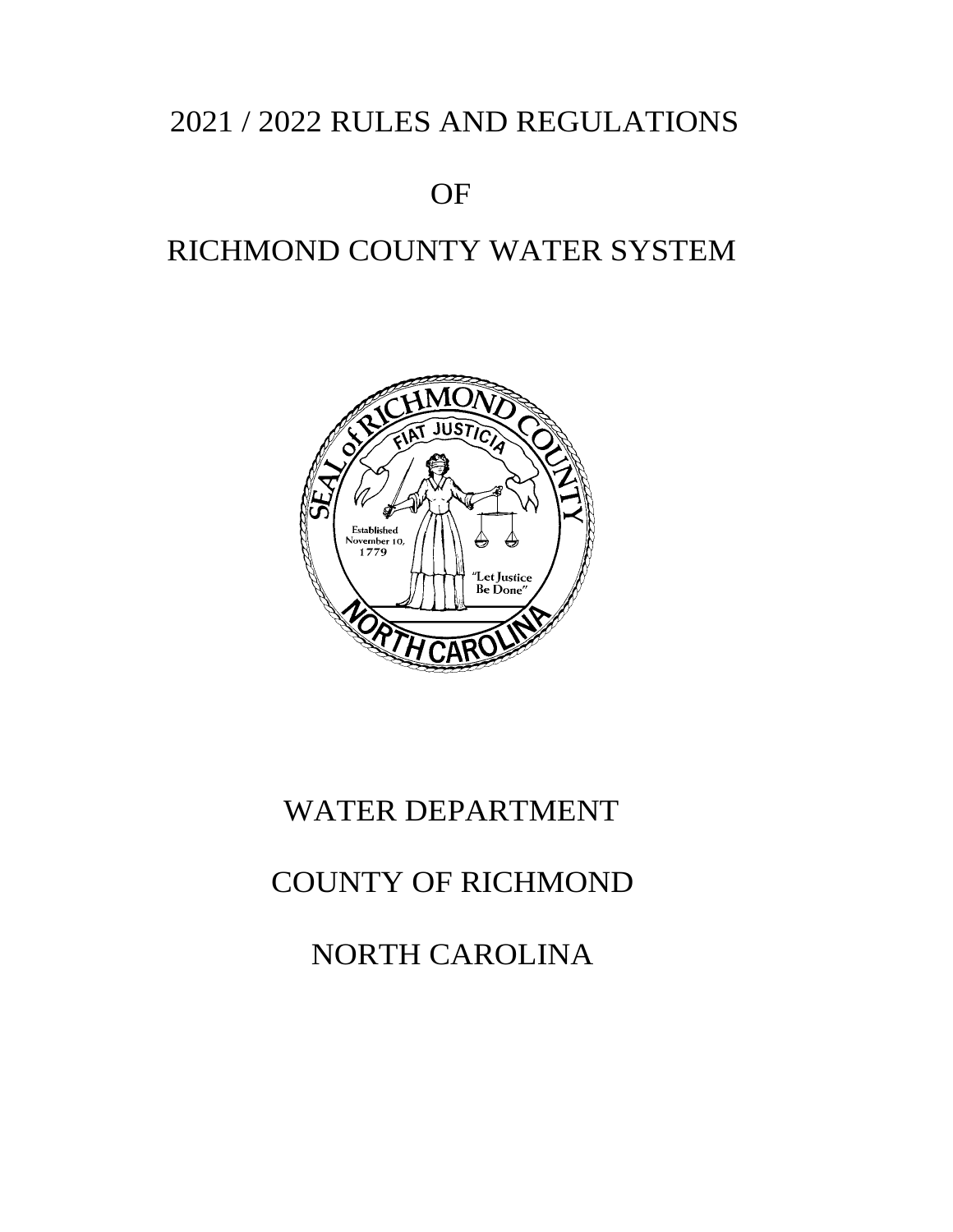# *ALL USAGE OVER 2,000 GALLONS SHALL BE BILLED TO THE 10 GALLONS*

| 2,000-5,000 gallons                        | \$0.0742 | per 10 gallons | 35,000-50,000 gallons   | \$0.0508 | per 10 gallons |  |  |
|--------------------------------------------|----------|----------------|-------------------------|----------|----------------|--|--|
| $5,000 - 10,000$ gallons                   | \$0.0642 | per 10 gallons | 50,000-100,000 gallons  | \$0.0447 | per 10 gallons |  |  |
| 10,000-20,000 gallons                      | \$0.0590 | per 10 gallons | 100,000-500,000 gallons | \$0.0403 | per 10 gallons |  |  |
| 20,000-35,000 gallons                      | \$0.0539 | per 10 gallons | $500,000 +$ gallons     | \$0.0350 | per 10 gallons |  |  |
|                                            |          |                |                         |          |                |  |  |
| 5000 gallons                               | \$46.76  |                | $35,000$ gallons        | \$218.71 |                |  |  |
| $10,000$ gallons                           | \$78.86  |                | $50,000$ gallons        | \$294.91 |                |  |  |
| $20,000$ gallons                           | \$137.86 |                | $100,000$ gallons       | \$518.41 |                |  |  |
|                                            |          |                |                         |          |                |  |  |
|                                            |          |                |                         |          |                |  |  |
| <b>EXAMPLE CALCULATION FOR 7,250 USAGE</b> |          |                |                         |          |                |  |  |
|                                            |          |                |                         |          |                |  |  |

# **First 2,000 gallons \$24.50 (Minimum charge)**

| <b>EXAMPLE CALCULATION FOR 7,250 USAGE</b> |         |                 |              |         |  |
|--------------------------------------------|---------|-----------------|--------------|---------|--|
|                                            |         |                 |              |         |  |
| $0-2000$ gallons                           |         |                 |              | \$24.50 |  |
| 2000-5,000 gallons                         | 3000/10 | $\times 0.0742$ | $=$          | \$22.26 |  |
| 5000-7250 gallons                          | 2250/10 | $x\,0.0642$     | $=$          | \$14.45 |  |
|                                            |         |                 | <b>TOTAL</b> | \$61.21 |  |
|                                            |         |                 |              |         |  |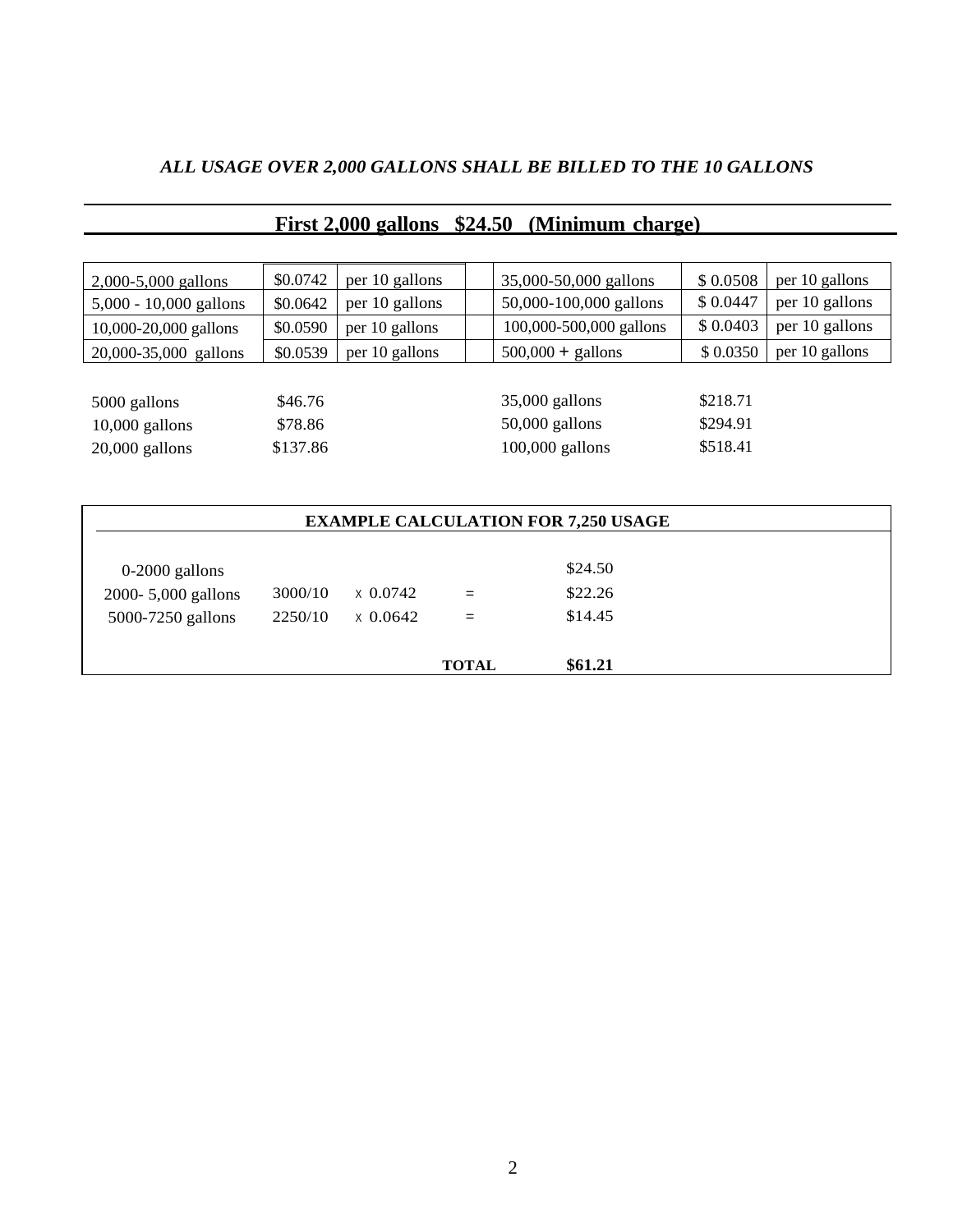# **COMMERCIAL USAGE** *ALL USAGE OVER 2,000 GALLONS SHALL BE BILLED TO THE 1O GALLONS*

| <b>First 2,000 gallons \$33.70</b><br>(Minimum charge) |             |                |                         |          |                |  |  |
|--------------------------------------------------------|-------------|----------------|-------------------------|----------|----------------|--|--|
|                                                        |             |                |                         |          |                |  |  |
| 2,000-5,000 gallons                                    | \$0.0642    | per 10 gallons | 35,000-50,000 gallons   | \$0.0460 | per 10 gallons |  |  |
| 5,000 - 10,000 gallons                                 | \$0.0595    | per 10 gallons | 50,000-100,000 gallons  | \$0.0362 | per 10 gallons |  |  |
| 10,00-20,000 gallons                                   | \$0.0532    | per 10 gallons | 100,000-500,000 gallons | \$0.0270 | per 10 gallons |  |  |
| 20,000-35,000 gallons                                  | \$0.0490    | per 10 gallons | $500,000 +$ gallons     | \$0.0165 | per 10 gallons |  |  |
|                                                        |             |                |                         |          |                |  |  |
|                                                        |             |                |                         |          |                |  |  |
| $5,000$ gallons                                        | \$52.96     |                |                         |          |                |  |  |
| 10,000 gallons                                         | \$82.71     |                |                         |          |                |  |  |
| $20,000$ gallons                                       | \$135.91    |                |                         |          |                |  |  |
| 35,000 gallons                                         | \$209.41    |                |                         |          |                |  |  |
| $50,000$ gallons                                       | \$278.41    |                |                         |          |                |  |  |
| $100,000$ gallons                                      | \$459.41    |                |                         |          |                |  |  |
| 500,000 gallons                                        | \$1,539.41  |                |                         |          |                |  |  |
| 5,000,000 gallons                                      | \$8,964.41  |                |                         |          |                |  |  |
| 10,000,000 gallons                                     | \$17,214.41 |                |                         |          |                |  |  |
| 15,000,000 gallons                                     | \$25,464.41 |                |                         |          |                |  |  |

| <b>EXAMPLE CALCULATION FOR 17,250 USAGE</b> |        |              |          |         |  |
|---------------------------------------------|--------|--------------|----------|---------|--|
|                                             |        |              |          |         |  |
| 3000/10                                     | x.0642 |              | \$19.26  |         |  |
| 5000/10                                     | x.0595 |              | \$29.75  |         |  |
| 7250/10                                     | x.0532 |              | \$38.57  |         |  |
|                                             |        | <b>TOTAL</b> | \$121.28 |         |  |
|                                             |        |              |          | \$33.70 |  |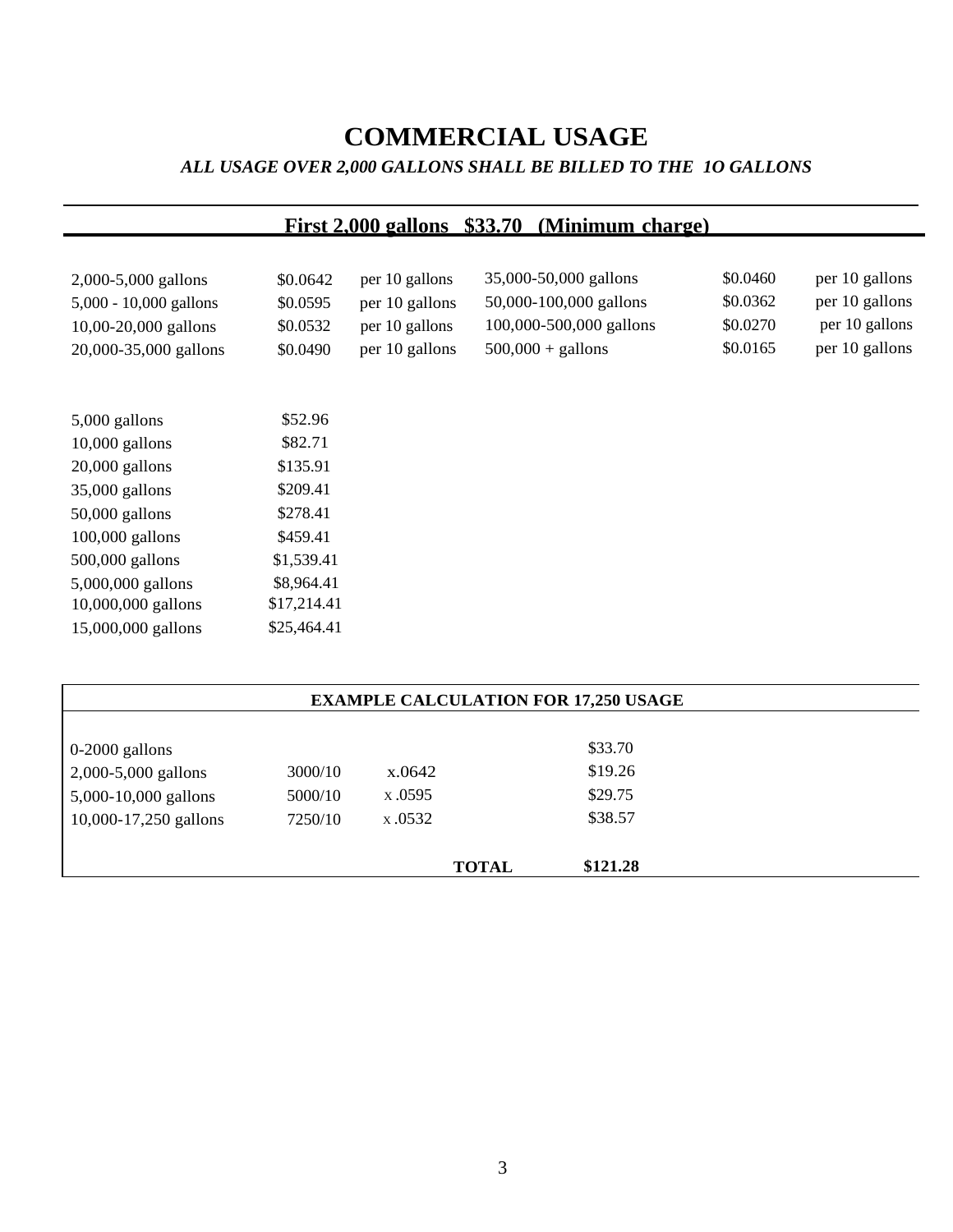# **Schedule of Fees for Water Service and Meters**

# A. **Tap-OnFees:**

<sup>3</sup>/<sub>4</sub>" Meter - \$900.00

1" Meter- \$1,100.00

2" Meter- \$2,100.00

Larger meters may be installed to replace smaller meters by paying the difference in the standard meter charge.

| B. | <b>Water Service Fees:</b>             |           |
|----|----------------------------------------|-----------|
|    | <b>Renter Deposit</b>                  | \$100.00  |
|    | <b>Account Setup Fee</b>               | \$25.00   |
|    | Late Fee                               | \$20.00   |
|    | <b>Reconnect Fee</b>                   | \$25.00   |
|    | After 5:00 pm Fee                      | \$25.00   |
|    | <b>Return Check Fee</b>                | \$25.00   |
|    | <b>NSF Bank Draft Fee</b>              | \$25.00   |
|    | Cut on After 4:00 pm                   | \$25.00   |
|    | <b>Relocate Meter</b>                  | \$400.00  |
|    | <b>Tampering Fees</b>                  |           |
|    | 1st Offense                            | \$100.00  |
|    | $2^{\frac{1}{6}}$ Offense              | \$250.00  |
|    | 3rd and each additional offense        | \$500.00  |
|    | <b>Reconnect to Main</b>               | \$500.00  |
|    | <b>Pulled Meter Fee</b>                | \$25.00   |
|    | <b>Damaged Meter Fees</b>              |           |
|    | Meter Box Lid Replacement              | \$50.00   |
|    | 3/4" Water Meter                       | \$200.00  |
|    | 1" Water Meter                         | \$300.00  |
|    | 2" Water Meter                         | \$2000.00 |
|    | Meter Box Replacement                  | \$500.00  |
|    | Meter GPS Transmitter                  | \$200.00  |
|    | Meter Box (Upper Section)              | \$100.00  |
|    | Transmitter Cable Replacement          | \$50.00   |
|    | <b>Transmitter Housing Replacement</b> | \$75.00   |
|    |                                        |           |

C. The schedule of water rates and other rates are subject to change per Board approval. Fees shall be from time to time established by the County Commissioners.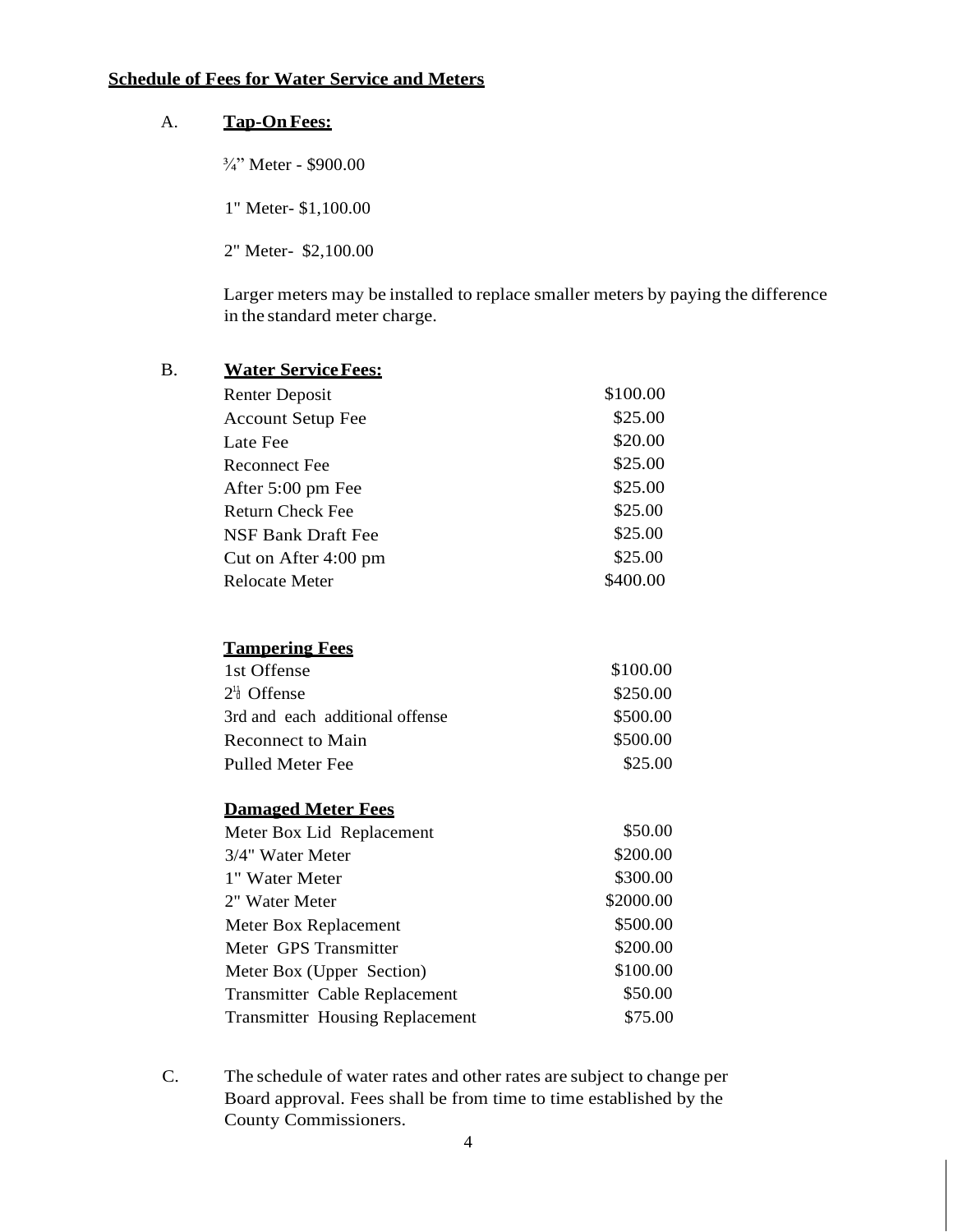#### **III. APPLICATION FORSERVICE:**

- A. Service will be supplied only to those who make application for water service.
- B. Customers will make application for service, in person, at the Water Department, Richmond County Administration Building, and at the same time make the deposit guarantee and account setup fee required below.
- C. The County may reject any application for service not available under a standard rate or which involves excessive service cost, or which may affect the supply of service to other customers or for other good and sufficient reasons.
- D. The County may reject any application for service when the applicant is delinquent in payment of bills incurred for service previously supplied at any location. Applicant's outstanding balance must be paid in full to establish service.
- E. The County requests that applicants voluntarily provide their social security number as part of their application for water service. The County may use the applicant's social security number to check credit worthiness for purposes of establishing the amount of required deposit or determining if the applicant qualifies for additional services such as payment arrangements. Social security numbers may be released to the state of NC for use in the Debt set-off program or other governmental agencies or their agents. Social Security numbers may also be released to private debt collection agencies.
- F. Applicants must provide a signed lease agreement, deed or copy of closing documents and valid US government issued Photo ID (includes State or Country issued ID and passports).
- G. Application for service must include the names and signatures of all occupants over the age of 18 (all names/signatures on lease agreements are required).

### **IV. DEPOSIT:**

- A. No deposit will be required for homeowner or public institutions. Home renters and owners of mobile homes that do not own the land that the home sits on will make minimum deposit of \$100.00. Deposit must be paid via cash, credit card or money order. No personal checks will be accepted for the required deposit fee. Commercial establishments and others may be required to deposit an amount not to exceed two months estimated consumption or \$100.00 whichever is larger. Deposits shall not draw interest accruable to the customer. All new accounts will be charged a onetime Account Setup Fee of \$25.00 that is non-refundable.
- B. The individual in whose name the deposit is made shall be responsible for payment of all bills incurred in connection with the service furnished.
- C. A separate deposit is required for each meter installed.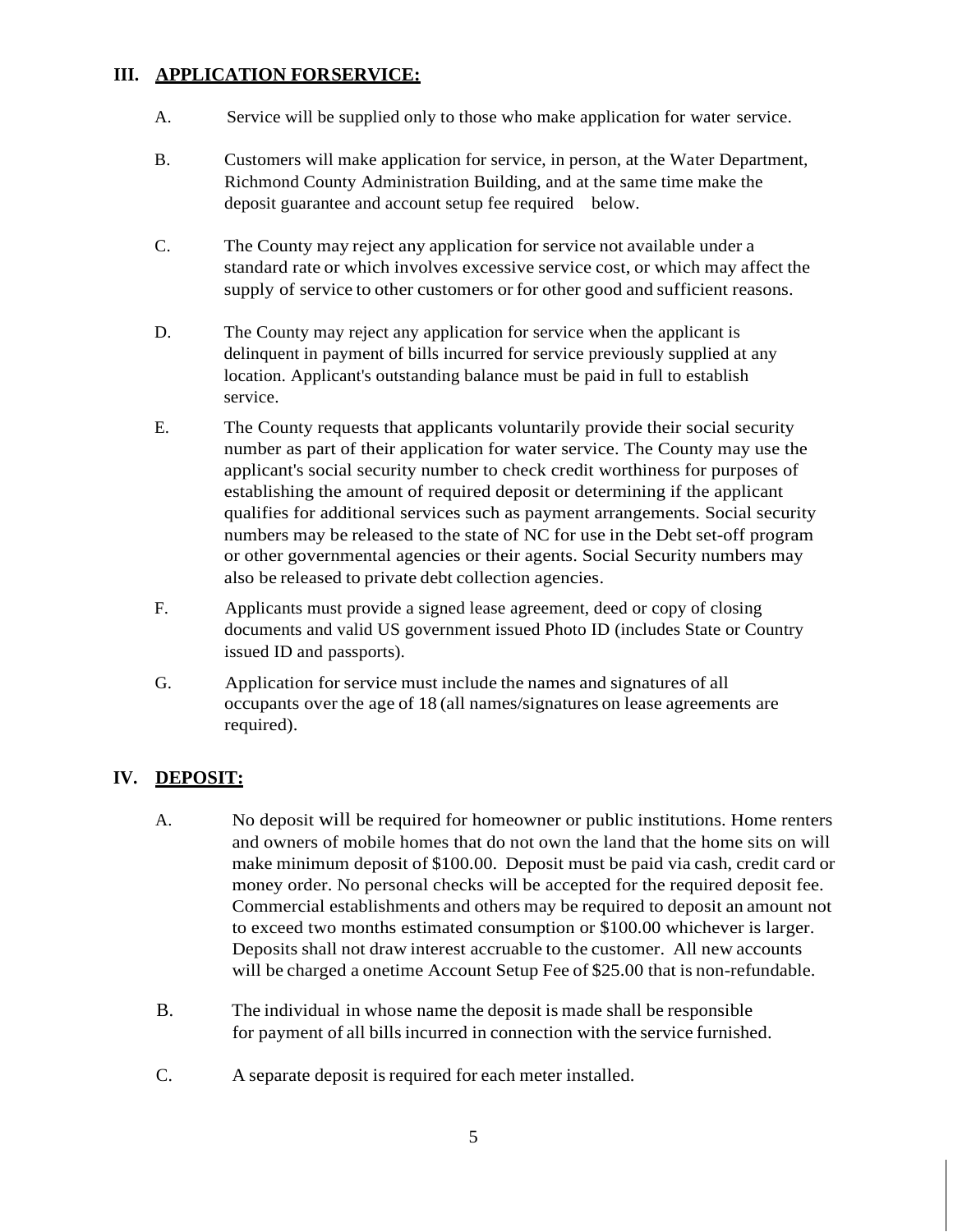- D. The deposit receipt is not negotiable and can be redeemed only at the office of the WaterDepartment.
- E. Where the County finds that the request for a deposit refund is questionable, the County may require the applicant for refund to produce the deposit receipt properlyendorsed.
- F. The County reserves the right to charge a higher deposit to applicants who refuse to provide a social security number as part of their application.

# **V. INITIAL ORMINIMUM CHARGE:**

- A. The initial or minimum charge, as provided in the rate schedule shall be made for each meter installed, regardless of location. Each meter requires a separate meter reading sheet, and each meter reading sheet shall cover a separate and individual account.
- B. In areas, where service is furnished to a consumer during certain months only, the minimum charge per service for the period of non-use shall be the regular minimum as set out in the published rates of the County.
- C. Water furnished for a given lot shall be used on that lot only. Each consumer service must be separately metered at a single delivery and metering point. Each commercial unit and each storeroom or stall used for business purposes shall have a separate meter. All commercial use, including storerooms and stall for business purposes, shall be metered separately from any residential use and vice versa, whether now in service or to be installed in the future.

### **VI. MULTIPLE UNIT CONNECTIONS:**

Connections of the system to multiple living units are not allowed with the requirement being a meter for every installation and water to be used for that installation only.

It isrecognized that under certain apartment arrangements and mobile home layouts that a meter for each unit may prove impractical. Multiple use of a meter will not be allowed except where a customer shall make a special application for permit for such installation and each such permit shall be subject to review and approval required of the governing body established for the system.

Upon approval of a special permit for multiple unit connection, the Owner of the property shall assume full responsibility for all water passing through the metered connection and shall pay for same on the heretofore established schedule.

Please note that multiple users utilizing water out of one meter will be billed the two thousand water usage rate.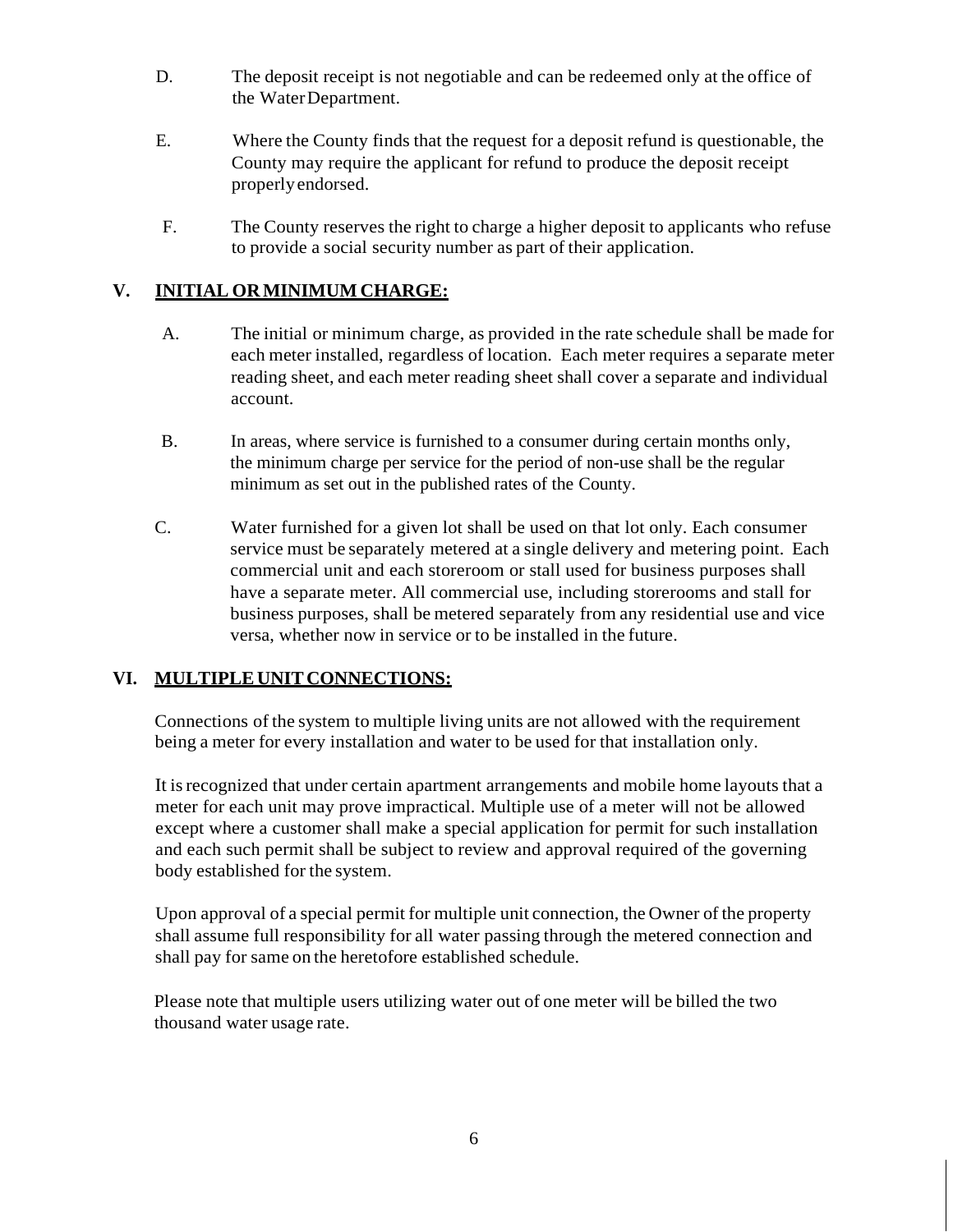#### **VII. SPRINKLERSERVICEFORFIREPROTECTION:**

Connection to the system for service to sprinkler systems to provide fire protection may be secured upon application of the customer and upon payment of all charges involved in making the connection.

No service other than for fire protection shall be tapped onto or taken from a sprinkler connection.

#### **VIII. COUNTY'S RESPONSIBILITYANDLIABILITY:**

- A. The County of Richmond shall run a service line from its distribution line to the property line where the distribution line runs immediately adjacent and parallel to the property to be served, and for which a tap-on fee (then in effect) for each size of meter will be charged.
- B. The County may install its meter at the property line or, at the County's option, on the Consumer's property or in a location mutually agreed upon.
- C. When two or more meters are to be installed on the same premises for different consumers, they shall be closely grouped and each clearly designated to which consumer it applies.
- D. The County does not assume the responsibility of inspecting the consumer's piping or apparatus and will not be responsible therefore. This inspection shall be performed by obtaining a plumbing permit from the Building Inspections Department and having one of their representatives inspect and approve proper installation.
- E. The County reserves the right to refuse service unless the consumer's lines or piping are installed in such manner as to prevent cross-connections or backflow.
- F. The County shall not be liable for damage of any kind whatsoever resulting from water or the use of water on the consumer's premises, unless such damage results directly from negligence on the part of the County. The County shall not be responsible for any damage done by or resulting from any defect in the piping, fixtures or appliances on the consumer's premises. The County shall not be responsible for negligence ofthird persons or forces beyond the control of the county resulting in any interruption of service.
- G. Under normal conditions the consumer will be notified of any anticipated interruption of service.
- H. The details of an account may not be disclosed to individuals who are not listed on the account.
- I. The County reserves the right to merge customer accounts.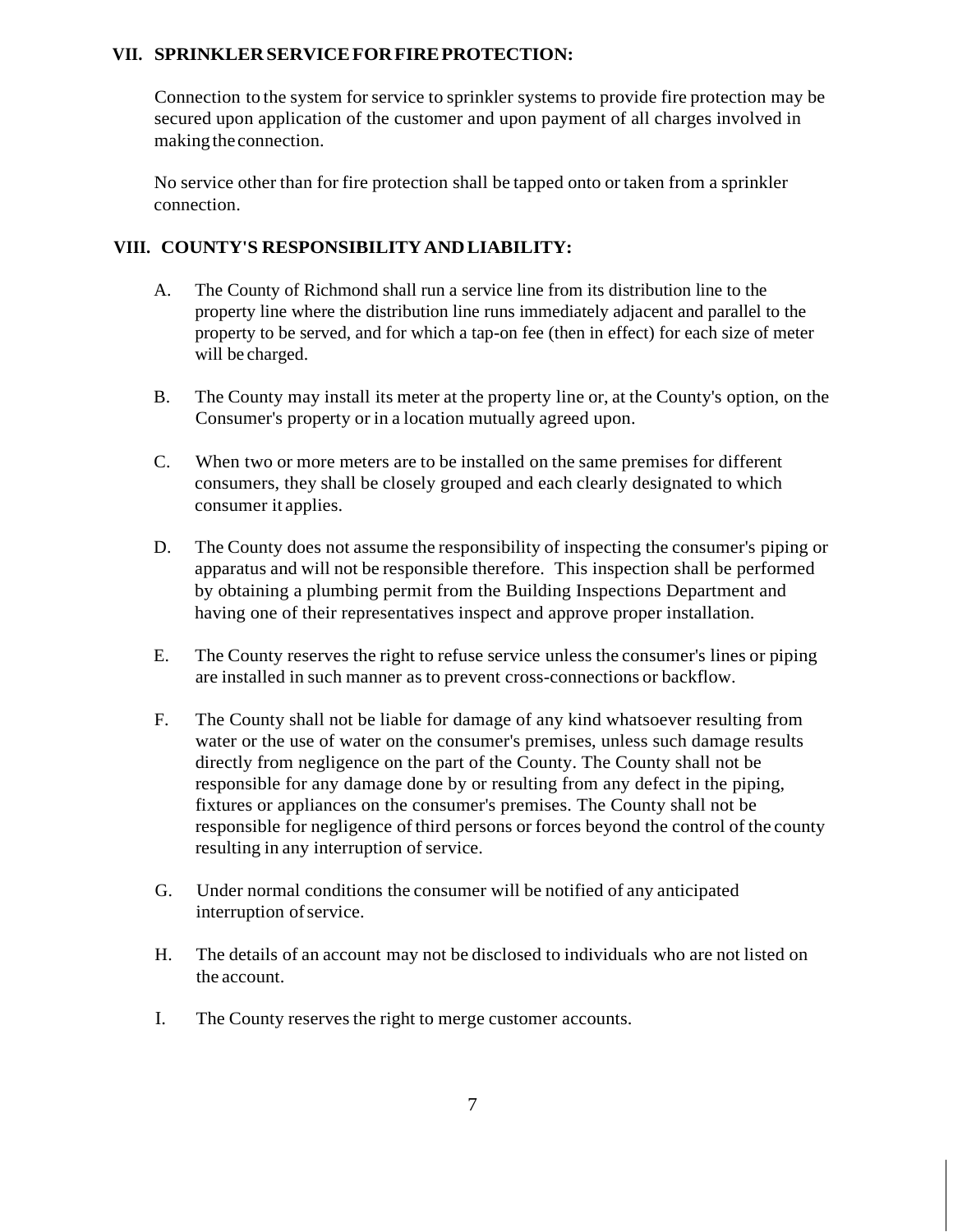#### **IX. CONSUMER'SRESPONSIBILITY:**

- A. Piping on the consumer's premises must be so arranged that the connections are conveniently located with respect to the County's lines or mains.
- B. If the consumer's piping on consumer's premises is so arranged that the County is called upon to provide additional meters, each place of metering will be considered as a separate and individual account.
- C. Where meter is placed on premises of a consumer, a suitable place shall be provided by consumer for placing such meter - unobstructed and accessible at all times to the meter reader.
- D. The consumer's piping and apparatus shall be installed and maintained by the consumer at the consumer's expense in a safe and efficient manner and in accordance with the County's rules and regulations and in full compliance with the sanitary regulations of the North Carolina Department of Human Resources, State Board of Health.
- E. The consumer shall furnish and maintain a private cutoff valve on the consumer's side of the meter. The County shall provide a similar valve on the County's side of such meter. It is also recommended that a PRV (pressure reducing valve) be installed which allows the customer to adjust or maintain a consistent water pressure.
- F. The consumer shall guarantee proper protection for the County's property placed on the consumer's premises and shall permit access to it only by authorized representatives of the County.
- G. In the event that any loss or damage to the property of the County or any accident or injury to persons or property is caused by or results from the negligence or wrongful act of the consumer, his agents or employees, the cost of the necessary repairs or replacements shall be paid by the consumer to the County; and any liability otherwise resulting shall be assumed by the consumer.
- H. The amount of such loss or damage or the cost of repairs shall be added to the consumer's bill; and if not paid, service will be discontinued by the County.
- I. No connections shall be made by anyone to any County Water line without the written and signed permission of the County Engineer, and any such connection or tampering with its lines or appurtenances is prohibited and shall be deemed at least to be a misdemeanor, as provided by Section 14-4 of the General Statutes of North Carolina.
- J. Prior to connection the customer must allow the County to inspect his prope1iy to assure there is no cross connections to any well or other water supply to prevent backflow.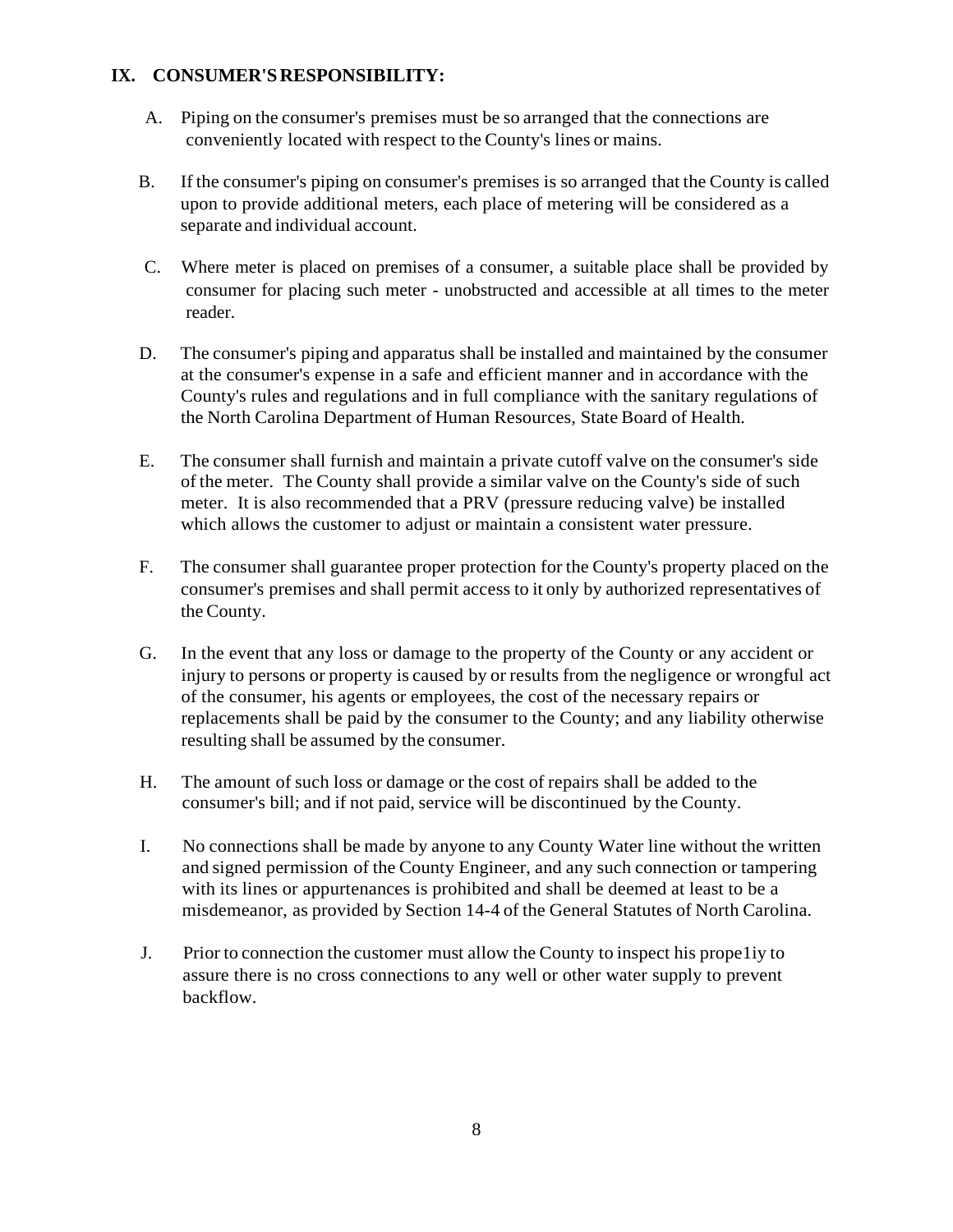- K. It is the responsibility of the water customer to make sure that all water is turned off at the service address prior to installation of the water meter. Running water in the home will cause the meter not to stabilize. If the meter is unable to stabilize, the technician will not leave the meter turned on. There will be a \$25.00 Service Charge for the technician to return to the service address to make a second attempt to stabilize the meter.
- L. Any Changes to the customer account (address, phone number, etc.) must be done in writing. Written request may be delivered in person to the Richmond County Water department or sent via fax or email.

# **X. RICHMOND COUNTY EXTENSION POLICY:**

It isthe policy of Richmond County that all County Water System extensions/expansions are the responsibility of the person requesting the service. However, under certain circumstances, the County may participate in constructing a public extension to serve a development or a previously developed area.

All requests for water service extensions must be directed to the County Engineer. The County Engineer will assist the petitioner with the process and advise the petitioner on the possibility of County participation in the project.

Areas not served by the County Water System may receive such service by following the applicable procedures.

#### **I. Proposed developments with existing County water adjacent to property**

- 1. The developer is responsible for all costs associated with installing waterlines, including materials, construction, and applicable tap fees, to serve the lots within the proposed development. Each lot must have an individual tap.
- 2. If the developer chooses, the County will purchase the materials through one of our vendors with the developer responsible for the actual cost.
- 3. A registered Professional Engineer licensed to practice in North Carolina must design the waterline plans in accordance with all Richmond County and North Carolina standards and specifications.

a. The County Engineer will design the waterline if the developer provides adequate base map(s) and the Engineer's workload permits. Engineering charge will be based on upfront estimate of time. All engineering fees shall be paid to the Richmond County Water/Sewer Enterprise Fund.

- 4. The County Engineer and the State of North Carolina must approve the plans before construction begins.
- 5. All construction shall be inspected and approved by the County Engineer or their designee.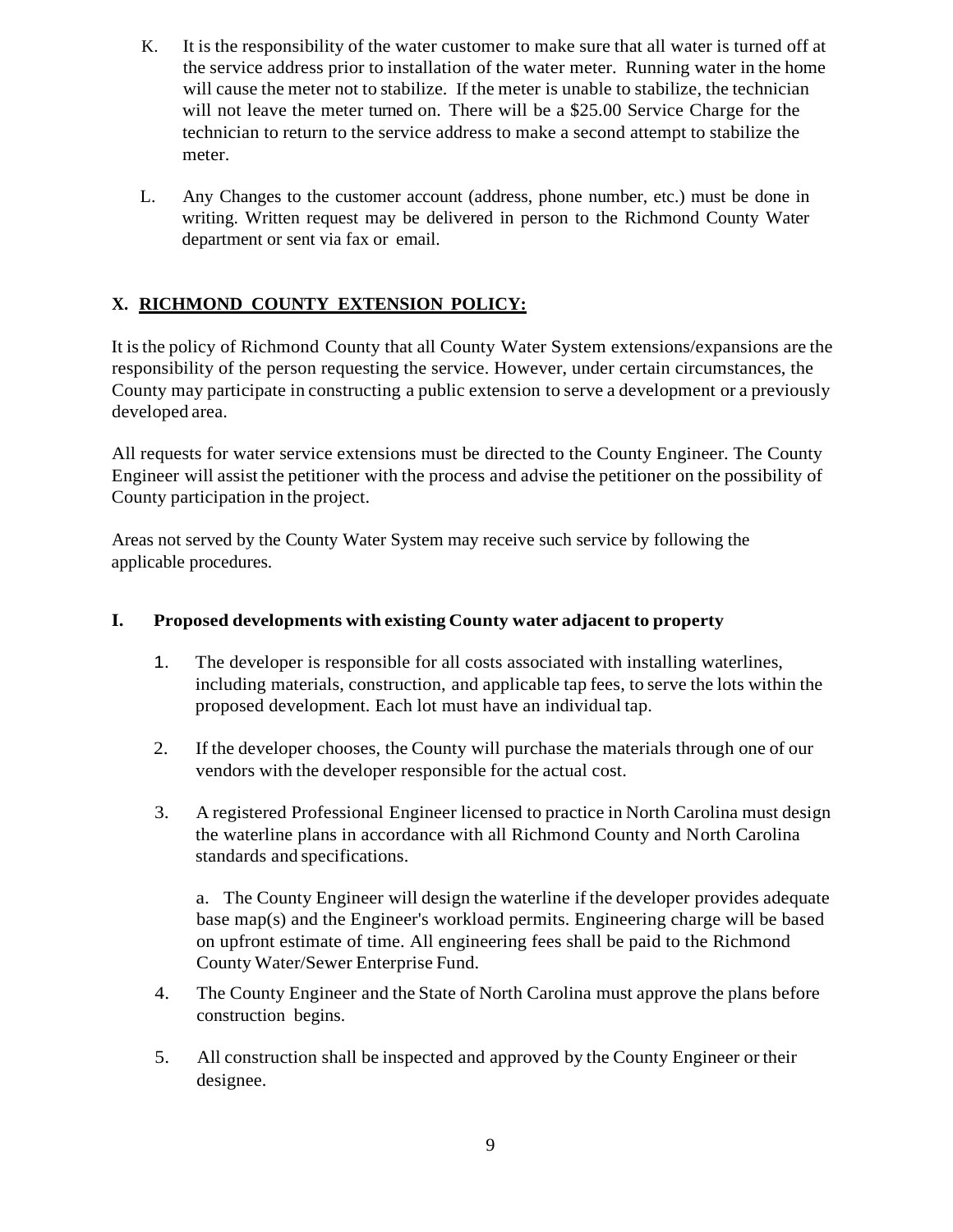6. All necessary public easements and constructed public waterlines must be dedicated to Richmond County before the waterline is put into service.

#### **II. Proposed developments with no existing County water available**

- I. The developer isresponsible for all costs associated with installing waterlines, including materials, construction, and applicable tap fees, to serve the lots within the proposed development. Each lot must have an individual tap.
- 2. The developer is responsible for extending County water (materials and construction) to the proposed development. The developer is only responsible for the actual material costs for the line size required to serve the proposed development. If the County requires a waterline larger than is required to serve the development, the County will pay the difference between material cost for the required line size and material cost for a 6" line. The County may install the waterline to the development's property line if all of the following conditions are met:
	- a. The extension is along a public (NCDOT) right of way.

b. The developer pays for the materials, the extension can be performed by County forces (no creek crossings, railroad crossings, solid rock, etc.), scheduling allows for reassignment of County forces, and the estimated payback period for the County is 10 years or less. The payback calculation is based on the actual number of taps/customers that will be immediately added to the system. If the developer does not meet the originally agreed upon obligation, then Section IV of this policy will apply.

- c. The Richmond County Board of Commissioners approves the project.
- 3. If the developer chooses, the County will purchase the materials through one of our vendors with the developer responsible for the actual cost.
- 4. A registered Professional Engineer licensed to practice in North Carolina must design the waterline plans in accordance with all Richmond County and North Carolina standards and specifications.

a. The County Engineer will design the waterline if the developer provides adequate base map(s) and the Engineer's workload permits. Engineering charge will be based on upfront estimate of time. All engineering fees shall be paid to the Richmond County Water/Sewer Enterprise Fund.

- 5. The County Engineer and the State of North Carolina must approve the plans before construction begins.
- 6. All construction shall be inspected and approved by the County Engineer or their designee.
- 7. All necessary public easements and constructed public waterlines must be dedicated to Richmond County before the waterline is put into service.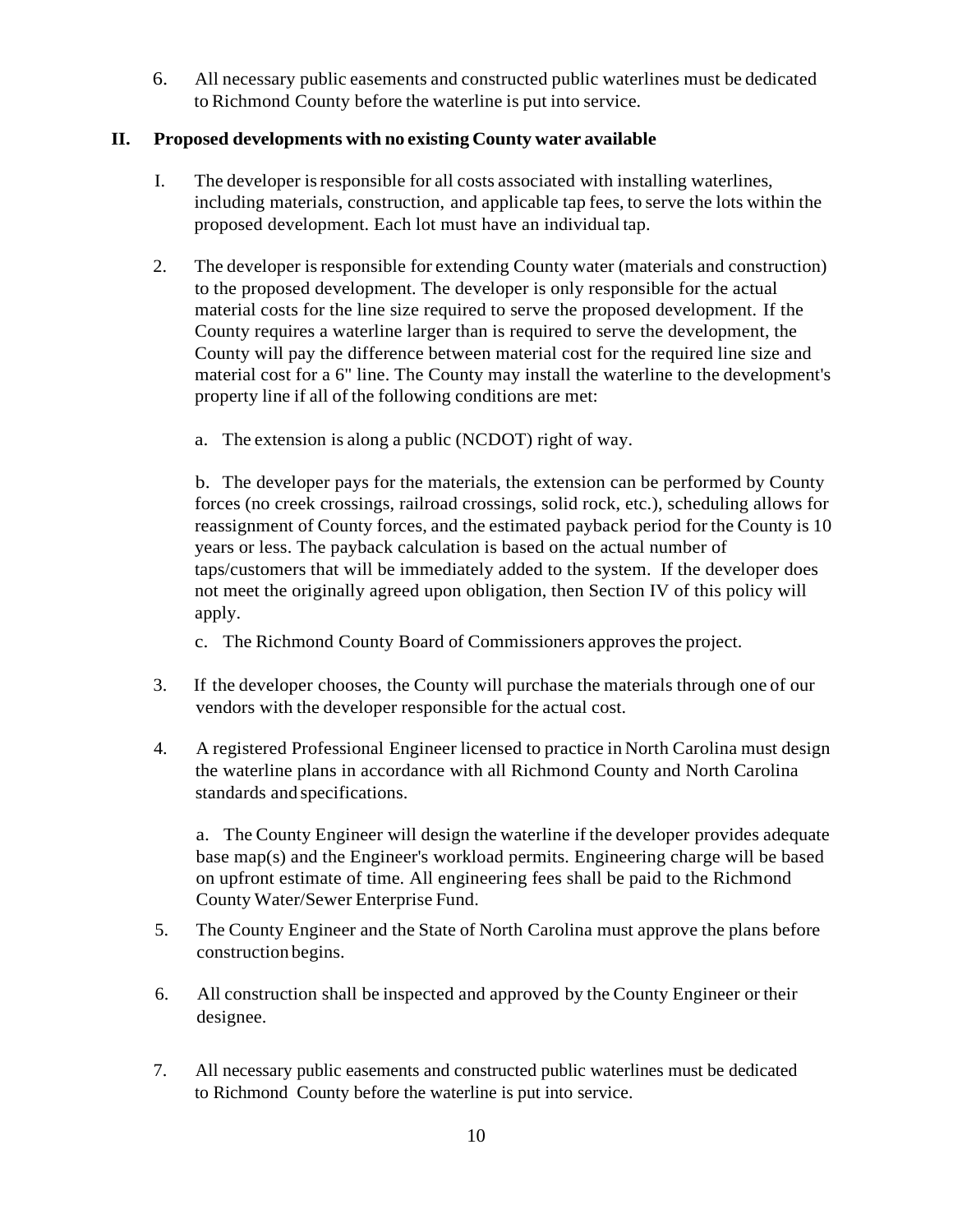#### **III. Existing development with no County water available**

- 1. A petition must be submitted to the County Engineer requesting water service. The petition must state the area and/or road number requesting the service, distance and number of customers. The petition must be signed by every member of household requesting Countywater.
- 2. The petitioners are responsible for all costs associated with installing waterlines, including materials, construction, and applicable tap fees, to serve the lots within the requested service area.
- 3. The County may install the materials if all of the following conditions are met:
	- a. The extension is along a public (NCDOT) right of way.

b. The petitioners agree to tie onto County water and pay all applicable tap fees. The petitioners must tie onto the water or buy a tap and pay the minimum monthly use charge whether they tie on or not. Each household must have an individual tap. c. The petitioners pay for the materials, the extension can be performed by County forces (no creek crossings, railroad crossings, solid rock, etc.), workload allows for reassignment of County forces, and the estimated payback period for the County is 10 years or less. The payback calculation is based on the actual number of taps/customers that will be immediately added to the system. Section IV of this policy will apply to all structures that exist at the time of construction that do not participate.

d. The Richmond County Board of Commissioners approves the project.

- 4. If the petitioners choose, the county will purchase the materials through one of our vendors with the petitioners responsible for the actual cost.
- 5. A registered Professional Engineer licensed to practice in North Carolina must design the waterline plans in accordance with all Richmond County and North Carolina standards and specifications. The County Engineer will design the waterline if the Engineer's workload permits. Engineering charge will be based on upfront estimate of time. All engineering fees shall be paid to the Richmond County Water/Sewer Enterprise Fund.
- 6. The County Engineer and the State of North Carolina must approve the plans before construction begins.
- 7. All construction shall be inspected and approved by the County Engineer or their designee.
- 8. All necessary public easements and constructed public waterlines must be dedicated to Richmond County before the waterline is put into service.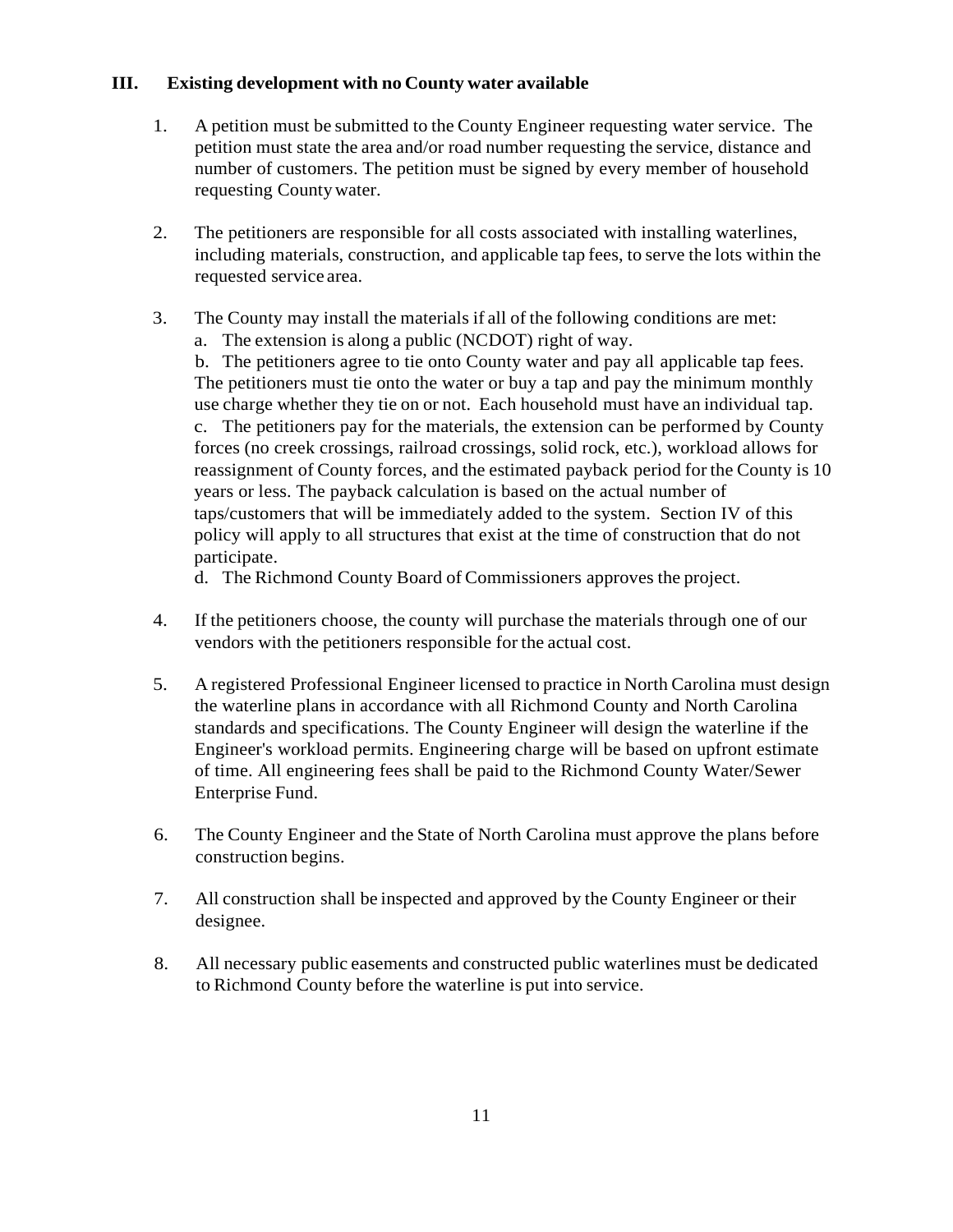#### **IV. Existing structure connection**

Any existing structure that does not tie onto a newly activated waterline extension at the time of construction or within 90 days after activation *will be subject to the existing tap fees asshown on page 4 of this document*. If the customer is over the age of 65 the charge will only be \$500 (for 3/4" and 1" meters). The connection fee is for the physical connection of each and every existing structure that does not tie onto a newly constructed waterline extension. The fee is due and payable at the time the tap application is submitted. The connection fee will be assessed in addition to any and all other fees which may be charged at the time of the water connection.

Richmond County offers a \$500 discount for any customer **that applies and pays for a tap during construction or within 90 claysfollowing activation of any newly constructed waterline**) Affected customers shall be notified @ 30 days in advance of the discount deadline date. There will be no exceptions or extensions to the 90 day discount.

NOTE: A plumbing permit is required prior to any tap application being accepted.

The tap fee is to be waived in the following circumstances:

I. The residential or commercial connection structure islocated more than 650 feet (measured perpendicular) from an active Richmond County water line situated along the highway or street from which the structure obtains its address.

If the Richmond County water line exists in NCDOT Right of Way or designated easement, measurement shall be made 650 feet from and perpendicular to the centerline of the road. In the event the road consists of multi lanes, measurement shall be made from the centerline of the lane nearest the structure.

- 2. The residential or commercial connection is made within 90 days of the date a County water line is made active along the highway or street from which the structure obtains its address.
- 3. The residential or commercial customer has paid, commencing within 90 days of the availability of water (see Item 2.) for the equivalent of the minimum residential or commercial rate, as applicable, for water each and every month after the water has been made available and at no time hasthe customer been more than two consecutive months in an-ears on their water bill.

No payment of any costs or fees, submitting of any petition or any other act to receive water service shall guarantee that such service shall be forthcoming. The County shall have the right at any and all times to refuse to extend service upon any reasonable grounds. Specifically for any use detrimental to the water system, non-payment of required fees, or if, in the sole opinion of the county it is economically unfeasible. Extensions that are necessary for engineering purposes or County water expansions are excluded from this policy.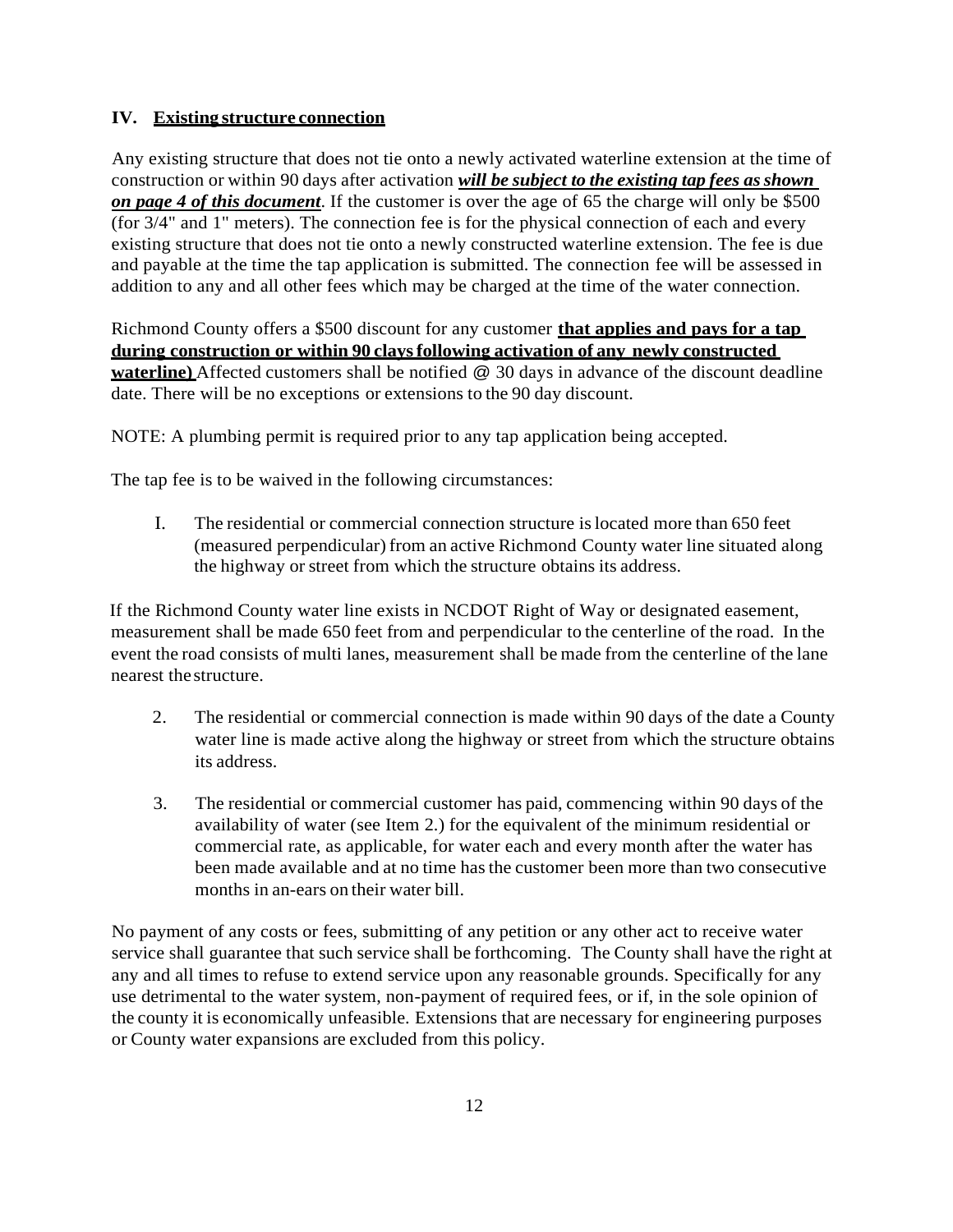# **XI. ACCESS TOPREMISES:**

- A. Duly authorized agents of the County shall have access at all reasonable hours to the premises of the consumer for the purpose of installing or removing County property, inspecting piping, reading or testing meters or for any other purpose in connection with the County's service and facilities.
- B. Each consumer shall grant or convey or shall cause to be granted or conveyed, to the County a pe1petual easement and right of way across any property owned or controlled by the consumer wherever said perpetual easement and right of way is necessary for the County water facilities and lines so as to be able to furnish to the consumer.

# **XII. FIRE HYDRANT USAGE:**

- A In construction of water lines, fire hydrants are placed @ 2,000 feet apart or at the discretion of the Water Department.
- B. If an individual or company wishes to obtain water from any fire hydrant belonging to the County they must complete the hydrant meter application/permit and follow all procedures as outlined below. The user must have the permit on their person at the time of using the hydrant. The user or company is responsible for reporting to the Water Department the number of gallons used. They will be billed for thisfrom the Water Collections Department.

# **PURPOSE**

To establish regulations and procedures regarding the usage and metering of water from public hydrants in non-residential areas for the purchase of bulk water by any person(s) or commercial businesses.

### **SCOPE**

All customers requesting access to a hydrant must set up an account and complete a hydrant meter service application at the Richmond County Water Administration Office located at 1401 Fayetteville Rd, Rockingham, NC. The hours of operation are Monday through Friday from 8:00am to 5:00 pm, excluding holidays. The application must be accompanied by a deposit of \$500.00. This deposit will be applied to the final bill and a refund shall be provided to the customer in the event that final amount due is less than the \$500 deposit. Hydrant meter assemblies are limited and subject to availability.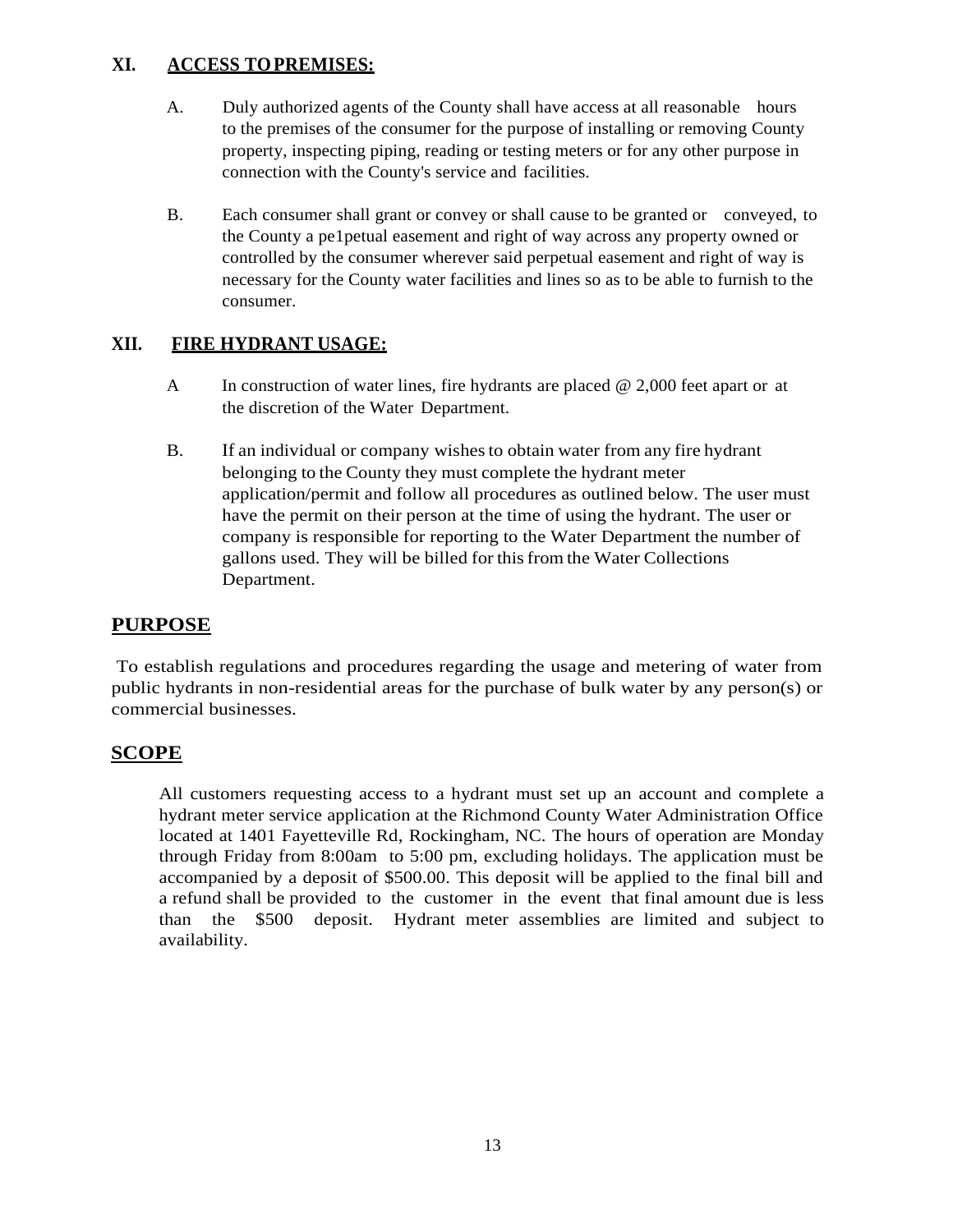#### **HYDRANT ACCESSABILITY**

#### A. **Permanently Installed Hydrant Meters**

For control and ease of access, the Richmond County Public Works Department has permanently installed hydrant meters at various locations throughout the County. Locations are listed below. These hydrant meters will be monitored for usage from our Water Administration Office via GPS. To **ensure proper billing** to all customers, please be sure user completes all paperwork properly with correct information as required. These forms should be turned in to the Richmond County Water Administration Dept. no later than the 15'" of each month.

#### *NO OTHER HYDRANTS OTHER THAN THOSE LISTED BELOW SHALL BE UTILIZED WITHOUT THE APPROVAL OF THE RICHMOND COUNTY WATER DEPARTMENT*

- l. Richmond County Airport-653 Airport Road, Rockingham, NC
- 2. Richmond County Water Treatment Plant-326 Old Charlotte Highway, Rockingham, NC
- 3. Marston Volunteer Fire Dept.-2279 US Hwy **1** North, Rockingham, NC

#### B. **Non Permanently Installed Hydrant Meter (App1·oval Required)**

Should the Richmond County Water Department determine that the above fixed locations are not suitable then permission may be granted for customers to utilize another hydrant at a location designated by the Richmond County Water Department. In the event another hydrant is to be utilized other than those listed at the addresses above, the customer will have to obtain a hydrant meter from the Water Administrative Dept. and install at the hydrant location as directed. Hydrant meters are limited and subject to availability.

### **SPECIAL USE PROVISION**

1. All vehicles utilized in the transportation of water from a fire hydrant shall be equipped adequately with proper air gap (separation must be 2x the diameter of the pipe) and/or protected from cross connection via backflow prevention device.

#### *AT NO TIME SHALL ANYONE HOOK UP TO A FIRE HYDRANT WITHOUT A PROPER BACKFLOW PREVENTION DEVICE IN PLACE*

- 2. Hose connections shall not be allowed to remain on any fire hydrant unattended. All hoses must be removed after each tank filling.
- *3.* Only approved fire hydrant wrenches shall be permitted to be used to open and close fire hydrants. *ABSOLUTELY NO PIPE WRENCHES ARE ALLOWED*
- 4. A copy of the service application shall be kept in each vehicle that has been authorized to obtain water from a Richmond County firehydrant.
- 5. Any repairs due to damage or destruction of meter(s) or hydrant(s) shall be paid for by the user. The cost to replace a damaged hydrant meter is\$2,200.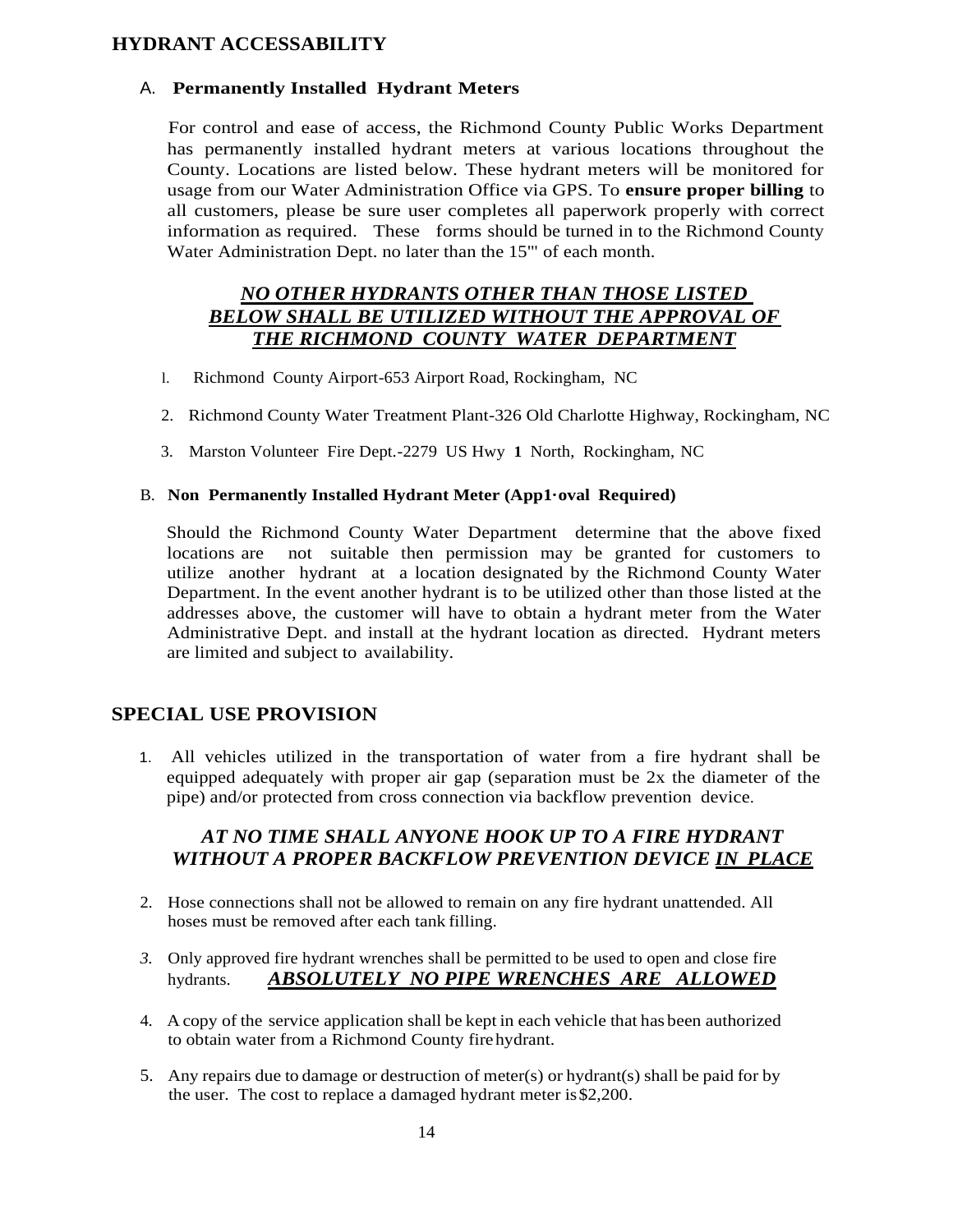#### **HYDRANT OPERATION**

#### *ALWAYS ENSURE HYDRANT IS OFF PRIOR TO REMOVING CAP*

1. In order to prevent water hammer, which can cause damage to water mains and/ or customer appurtenances, all hydrants must be opened and closed slowly. Typically one turn per second.

- 2. It is important to *NEVER* over tighten a hydrant in the open or closed position. This can cause severe damage to the hydrant and render it inoperable.
- 3. Always replace hydrant caps when hydrant is not in usage and tighten to prevent **unauthorized removal.**

#### **PAYMENT**

- 1. Bills are due when rendered. If payment is received after the due date then a \$20 late will be **applied to the customers' account and customer may have their hydrant use application** suspended.
- 2. Water shall be billed per gallon at the current commercial rate billing schedule.

\*\*Cost to Replace a Damaged Hydrant Meter is \$2,200\*\*

#### **XIII. CHANGEOFOCCUPANCY:**

- A. Not less than three day notice must be given in person or in writing, at the County Water Department Office, to discontinue service for a change in occupancy.
- B. The outgoing party shall be responsible for all water consumed up to the time of departure or the time specified for departure, whichever period islongest.
- C. The remaining occupants must contact the County to have service restored. The County will provide the remaining occupants with a new customer number at this time.

#### **XIV. METER READING -BILLING - COLLECTING:**

- A. Meters will be read on the  $15<sup>11</sup>$  of each month and bills rendered on the 1st day of each month; but the County reserves the right to vary the dates or length of period covered, temporarily or permanently if necessary or desirable.
- B. Bills for water will be figured in accordance with the County's published rate schedule then in effect and will be based on the amount consumed for the period covered by the meter readings.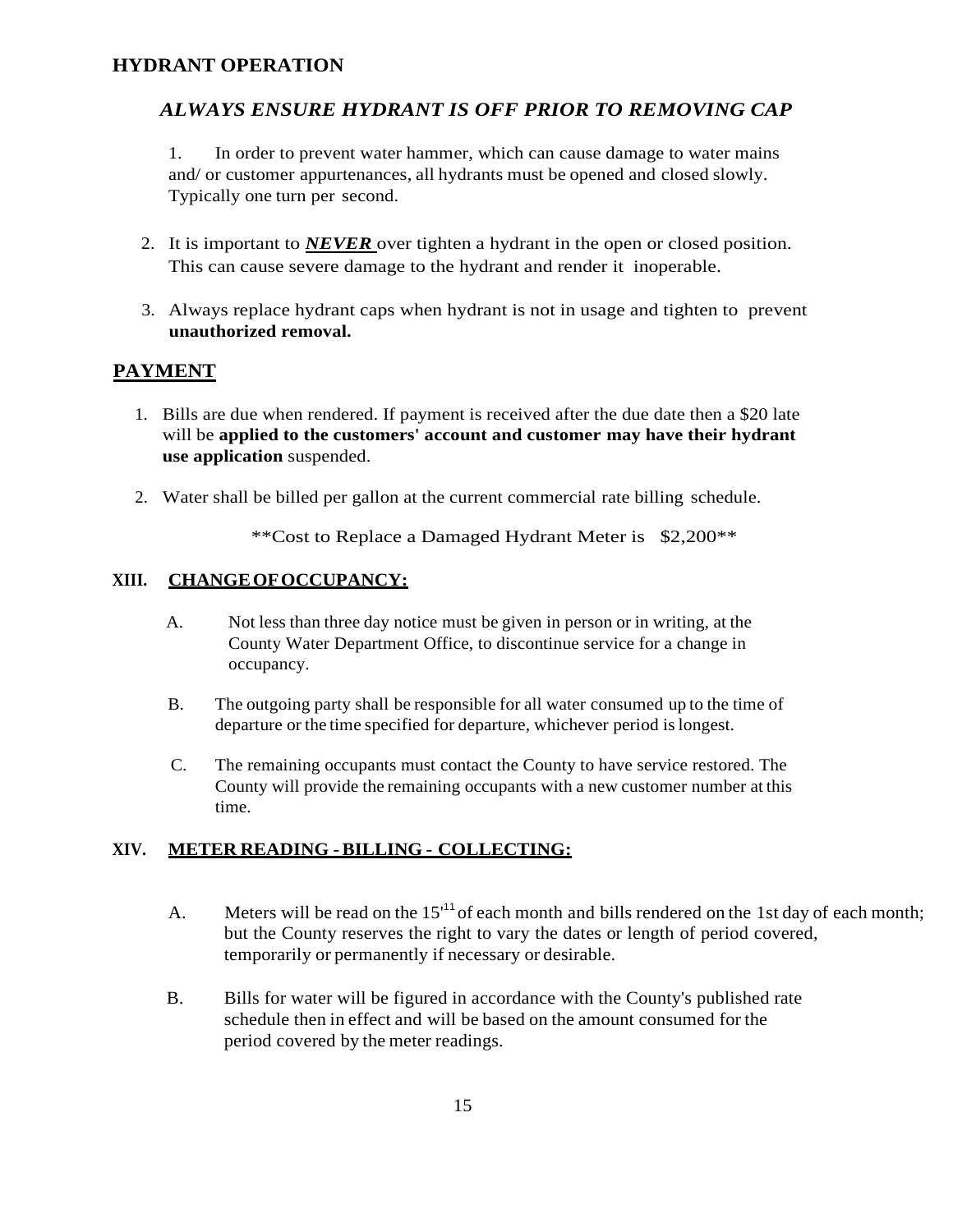- C. Charge for service commences when meter is installed and connection made, whether used or not. Sixty (60) days may be allowed for hookup on initial installation of the water system.
- D. Readings from different meters will not be combined for billing, irrespective of the fact that said meters may be for the same or different premises, or for the same or different consumers, or for the same or different services, except as may be specifically authorized by resolution of the Board of Commissioners of the County ofRichmond.
- E. Bills are due when rendered and become delinquent **15** days thereafter whereupon a penalty **of \$20.00** per month will be added; and if not paid in **10**  days, the county will discontinue service.
- **F. Failure to receive bills or notices shall not prevent such bills from becoming delinquent or relieve the consumer from payment.**
- G. There will be no reminder notice sent notifying you that your bill is due or late.
- H. All individuals listed on the account are legally liable for usage, miscellaneous charges and tamperingfees.

#### **XV: RETURN CHECKPOLICY**

Richmond County water customers agree to the terms and conditions for the County Return Check Policy.

- A. Richmond County Water Department return check charge and NSF bank draft charge is **\$25.00**
- B. When the Water Department receives the first returned check for an account, the customer will be notified and required to make payment within five (5) working days. Payment will be the total outstanding balance plus the return check charge. In the event there was a bank error, the customer is required to provide appropriate bankdocumentation.
- C. If there is a second offense within six (6) months, the customer will be required to pay by cash, credit card or money order for the next twelve (12) months.
- D. At the end of the year timeframe, the customer may request in writing to be allowed to use personal checks as payment. In addition, the customer will also be required to post a deposit equal to three month's bills with the minimum amount being \$100.00. This deposit will be held until the account is closed and paid in full and will not bear interest.
- E. In the event a check is returned that was used to pay for a previous balance, service will be immediately disconnected upon notification. If the check was returned, essentially the past due amount was never paid. The account will be considered as having gone into cut- off status on the cut-off date. The entire account balance will become due and payable in full, plusthe \$25.00 returned check fee, and also the \$25.00 reconnection fee.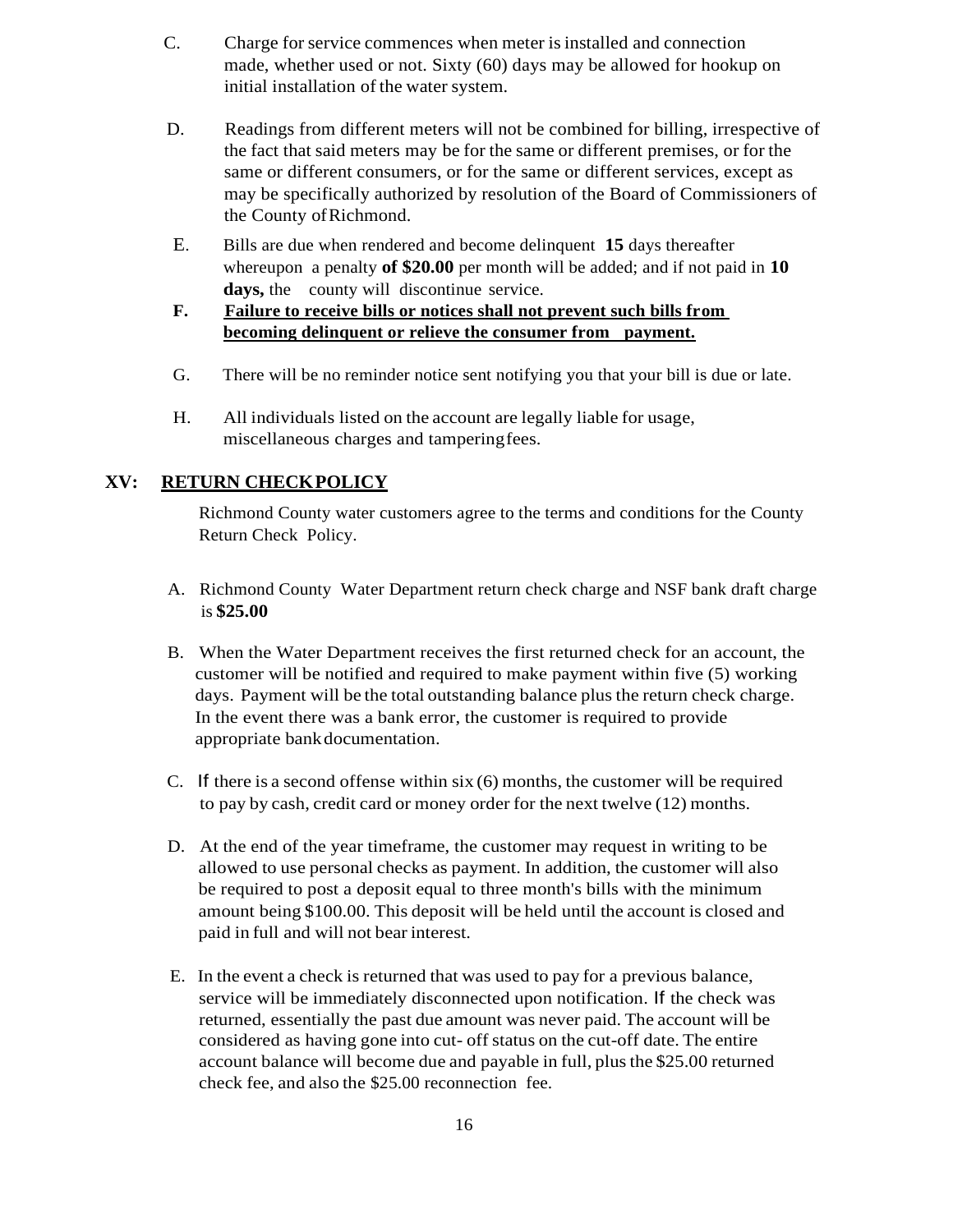F. All written requests to be reinstated to pay by check must be addressed to:

Richmond County Water Department PO Box 504 Rockingham, NC 28380

#### **XVI: SUSPENSION OF SERVICE:**

- A. When services are discontinued and all bills are paid, the deposit will be refunded.
- B. Upon discontinuance of service for nonpayment of bills, the deposit will be applied by the County toward settlement of the account. Any balance will be refunded to the consumer; but if the deposit is not sufficient to cover the bill, the County may proceed to collect the balance in the usual way provided by law for the collection of debts.
- C. Service discontinued for nonpayment of bills will be restored only after bills are paid in full.
- D. The County reserves the right to discontinue its service without notice for the followingadditional reasons:
	- 1. To prevent fraud orabuse.
	- 2. Consumers willful disregard of the County's rules.
	- 3. Emergency repairs.
	- 4. Insufficiency of supply due to circumstances beyond the County's control.
	- 5. Legal processes.
	- 6. Direction of public authorities.
	- 7. Strike, riot, fire, floods, accident or any unavoidable cause.
	- 8. In the event service is suspended for reasons set forth above in paragraph D(l) or D(2) notice of suspension of service shall be mailed to the customer five days prior to the termination and the right of such customer to discuss the matter with the Water Supervisor shall be set forth in the notice. In the event service is terminated under paragraph D (1) or D (2) for exigent reasons prior to notice being given, then the customer shall be provided notice of the reason for termination of services and shall be notified of a right to discuss the correctness of the action with a Water Supervisor. Such notice shall be left at the customer's address at the time of termination of service and shall be mailed to customer.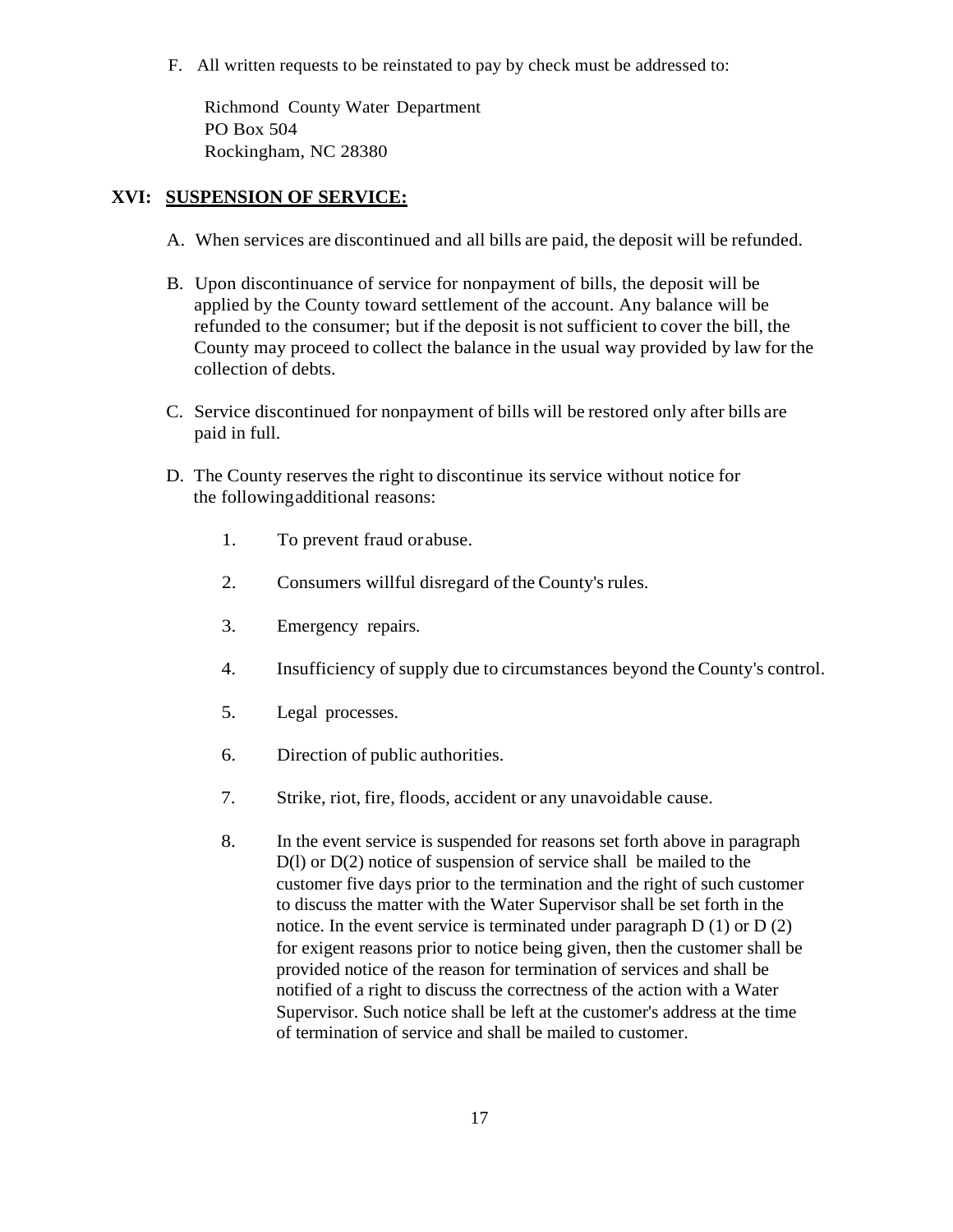E. If a discontinued service is reinstated without authorization, than the meter may be removed. An additional charge of one hundred dollars (\$100.00) for the 1st offense, \$250 for 2nd offense, \$500 for the 3rd and each subsequent offense will be charged to the account for tampering.

The owner or person responsible for such unauthorized installation will be subject to all penalties, civil or criminal, now provided by law. The water meter will be removed each time tampering has occurred at the address.

After the the  $3<sup>rd</sup>$  offense has occurred the meter will be removed and the water line will be disconnected from the main water line. A fee of five hundred dollars (\$500.00) will be charged to the account for reconnection. The account has to be paid in full before service will be restored to address. The County may, in addition to prosecution by law, permanently refuse service to any consumer who tampers with a meter or other measuring device. A copy of the County's policy pe1iaining to meter tampering may be obtained from the County Water Department.

- F. Customers who question the correctness of their bills have a right to discuss this matter with a water department employee prior to the 10th of the month.
- G. The Richmond County Water Department operates on a five day week, working 8:00 am to 5:00 pm. Should a customer have their water disconnected for nonpayment of a water bill, payment must be received early enough to allow the crew working the cut-off to restore the service to the customer and return to the Water Department well before closing. There will be a \$25.00 fee charged for reconnection of a service after 4:00 pm. After hour calls for water service that has been disconnected will have to show printed receipt to water technician before services can be restored. Document will have to be signed showing you understand that a fee will be added for the after hours service which is additional to any other charges that will be added for reconnection.

#### **XVII. CROSS CONNECTION ORDINANCE**

# *See Addendum 1 Pages 1(A) – 18(A)*

#### **XVIII: COMPLAINTS -ADJUSTMENTS**

A. If the consumer believes his bill to be in error, he shall present his claim, in person, at the Office of the Water Department, before the bill becomes delinquent. The water bill will be deemed to be correct if no protest is filed within ten (10) days from date of billing.

Such claim if made after the bill has become delinquent shall not be effective in preventing discontinuance of service as heretofore provided. The consumer may pay such bill under protest and said payment shall not prejudice his claim.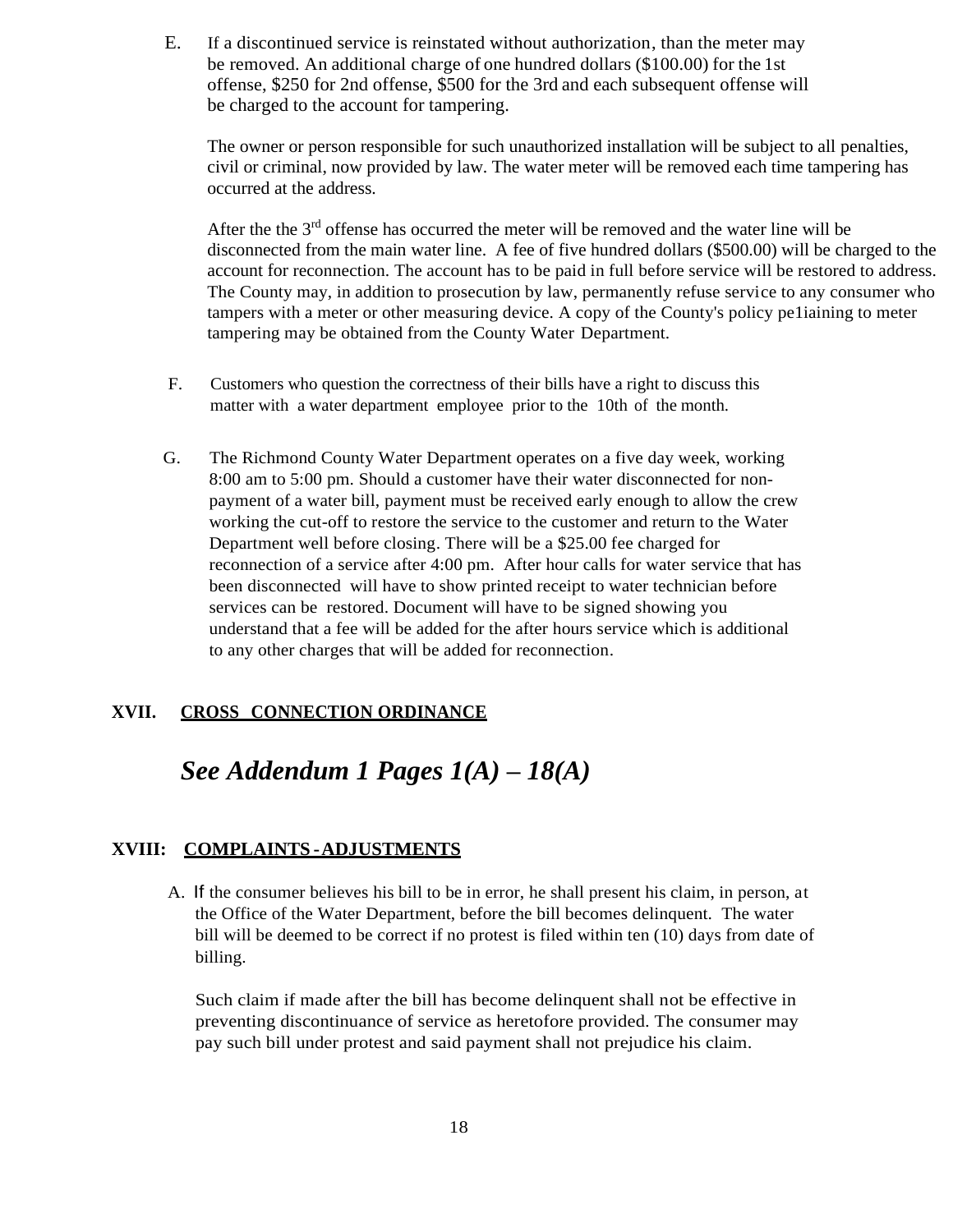- B. If a meter fails to register correctly or is stopped for any cause, the consumer shall pay an amount estimated from the record of his previous bills and/or from other proper data.
- C. If the customer has a water leak the County will make an adjustment to the bill. The customer must provide a receipt showing that the leak has been fixed. Customers can receive an adjustment once every three years. The adjustment is calculated by splitting the highest water bill in half and adding the customers six month average bill to half of the bill. The customer is responsible for half of the high bill plus the average and the County is responsible for the other half.

#### *NOTICE REGARDING LEAK ADJUSTMENTS*

 D. The Richmond County Water Department will be implementing a customer focused program herein referred to as Aquahawk. This program will allow each customer to log in and monitor their personal water usage at any time, view their bill in real time and set up a leak detection notification. This notification can be set up via home phone, cell phone (text messages) and email. It will be up to each customer to adjust the leak notifications to fit their needs.

ONCE THIS PROGRAM HAS BEEN AVAILABLE FOR 6 MONTHS, THE RICHMOND COUNTY WATER DEPARTMENT WILL CEASE ANY LEAK ADJUSTMENTS AS DESCRIBED IN ITEM C ABOVE. THEREFORE, WE STRONGLY RECOMMEND TO HELP PREVENT AN ESCALATED WATER BILL CUSTOMERS UTILIZE THIS SERVICE TO ITS FULLEST EXTENT.

If a customer does not have computer access to sign up for this program, the Richmond County Water Department will*, upon signed permission by the customer*, assist in setting this program up at the customers request.

#### **XIX: TRESPASSING**

A. It shall be unlawful for any person to enter upon, walk, ride, bathe, swim, boat, skate, hunt, fish, or trespass in m1y manner upon any portion of any pond, reservoir, watershed, or any land or building owned, leased or controlled by the County, and used either directly or indirectly in association with the County Water System mid related facilities.

#### **XX: ABIUDGEMENT OR MODIFICATION OF RULES**

- A. No promise, agreement, or representative of any employee of the County shall be binding upon the County except as it shall have been agreed upon in writing, signed mid accepted by the Board of Commissioners of Richmond County.
- B. No modification of rates or any of the rules and regulations shall be made by any agent of the County except as may be approved by Resolution of the Board of Commissioners of the County of Richmond.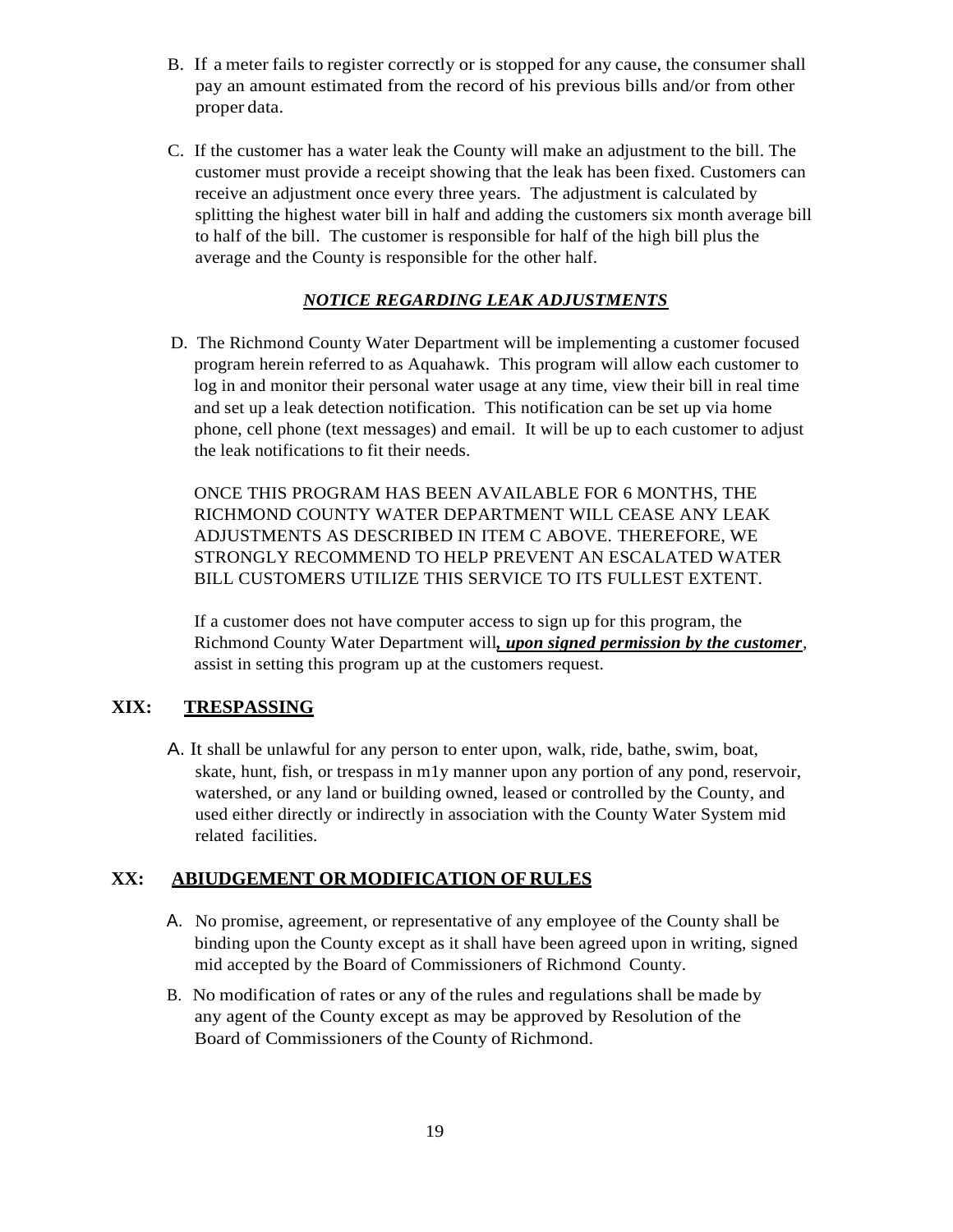C. These rules and regulations shall become effective as stated under Item XX and Shall, upon adoption by the Board of Commissioners of the County of Richmond, render null and void any prior rules and regulations, customs, or acknowledged practices found to be in conflict with these rules and regulations.

# **XXI: AUTHORITY**

These rules and regulations may be amended from time to time by the Board of County Commissioners, and in no way affects contracts which may be in force between the Board of Commissioners and other bodies, public or private; and shall in no way restrict the Commissioners negotiating future contracts with other bodies, public or private.

# **XXII. ADOPTION OF RULES:**

Until further order of the Board of Commissioners of the County of Richmond, the rules and regulations as the same are herein below set out are hereby adopted as of the date hereof to become effective on and after.

Resolved this the 1<sup>st</sup> day of June, 2021 by the Board of Commissioners of the County of Richmond, North Carolina in regular meeting of the said Board of Commissioners.



Attest:

BY:\_\_\_\_\_\_\_\_\_\_\_\_\_\_\_\_\_\_\_\_\_\_\_\_\_\_\_\_\_\_\_\_\_\_\_\_\_\_\_\_\_ Dena R. Cook, NCCC Clerk to the Board of Commissioners

County of Richmond, NC

 $\mathcal{L}$  , we have the set of  $\mathcal{L}$ Jeff Smart, Chairman Board of Commissioners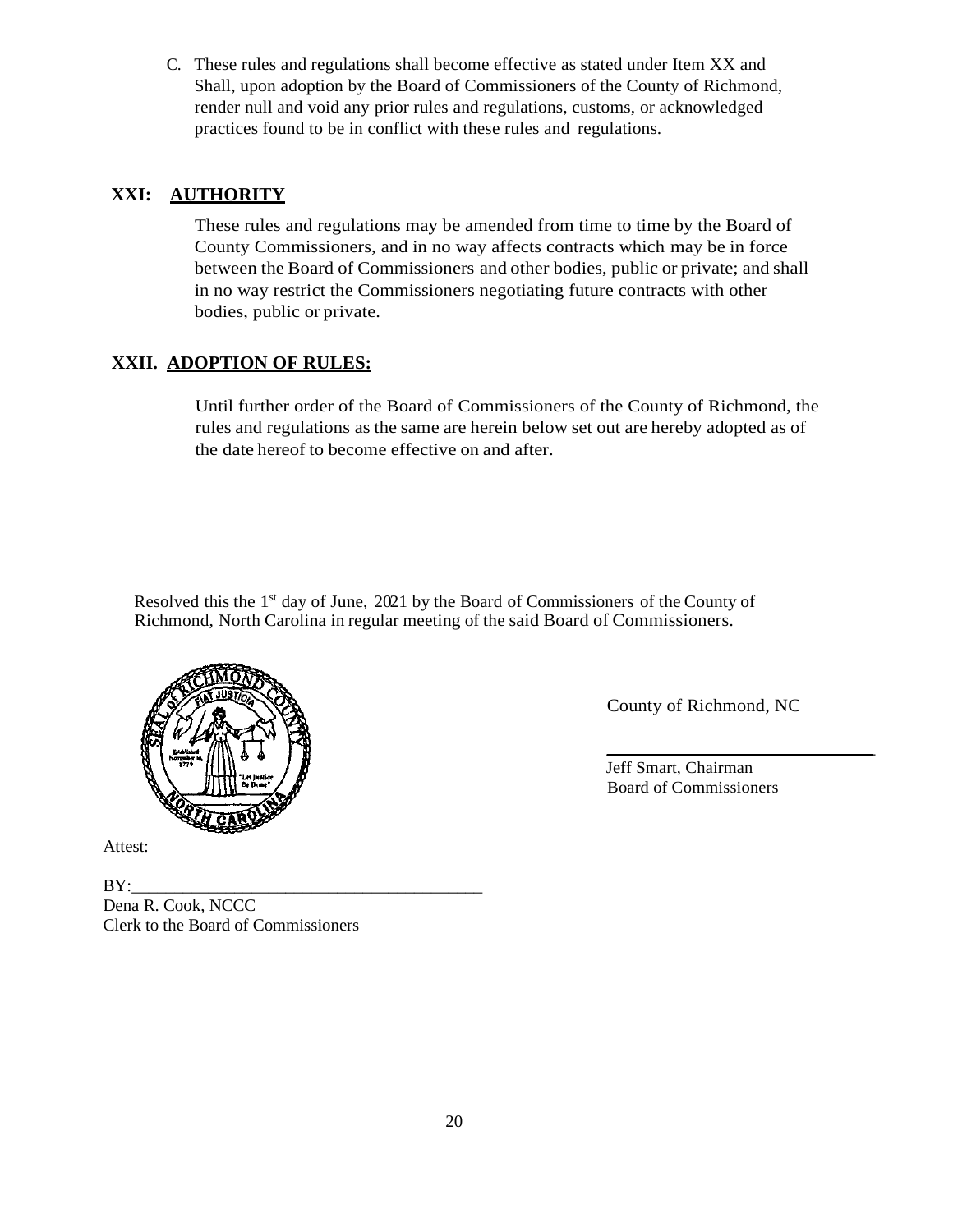# **ADDENDUM 1 (CROSS CONNECTION CONTROL ORDINANCE)**

- (a) The purpose of this cross connection control article is to define the authority of Richmond County as the water purveyor in the elimination of all cross connections within its public potable water supply.
- (b) This article shall apply to all users connected to Richmond County public potable water supply regardless of whether the user is located within the town limits or outside of the town limits.
- (c) This article will comply with the Federal Safe Drinking Water Act (PL 93-523), the North Carolina State Administrative Code (15A NCAC 18C), and the North Carolina State Building Code (Volume II) as they pertain to cross connections with the public water supply.

#### **Objectives of article**

The specific objectives of this cross connection control article for Richmond County are as follows:

- (1) To protect the public potable water supply of Richmond County against actual or potential contamination by isolating within the consumer's water system contaminants or pollutants which could, under adverse conditions, backflow through uncontrolled cross connections into the public water system.
- (2) To eliminate or control existing cross connections, actual or potential, between the consumer's potable water system and nonpotable or industrial piping system.
- (3) To provide a continuing inspection program of cross connection control which will systematically and effectively control all actual or potential cross connections which may be installed in the future.

*Pursuant to an affirmative vote of \_\_7\_\_\_ yeas to \_\_0\_\_\_nays the Board of Commissioners of Richmond County at its regular meeting on the 6TH day of July, 2021 ADOPTS the following ordinance as herein stated:*

#### **Ordinance Amendment**

No amendments at this time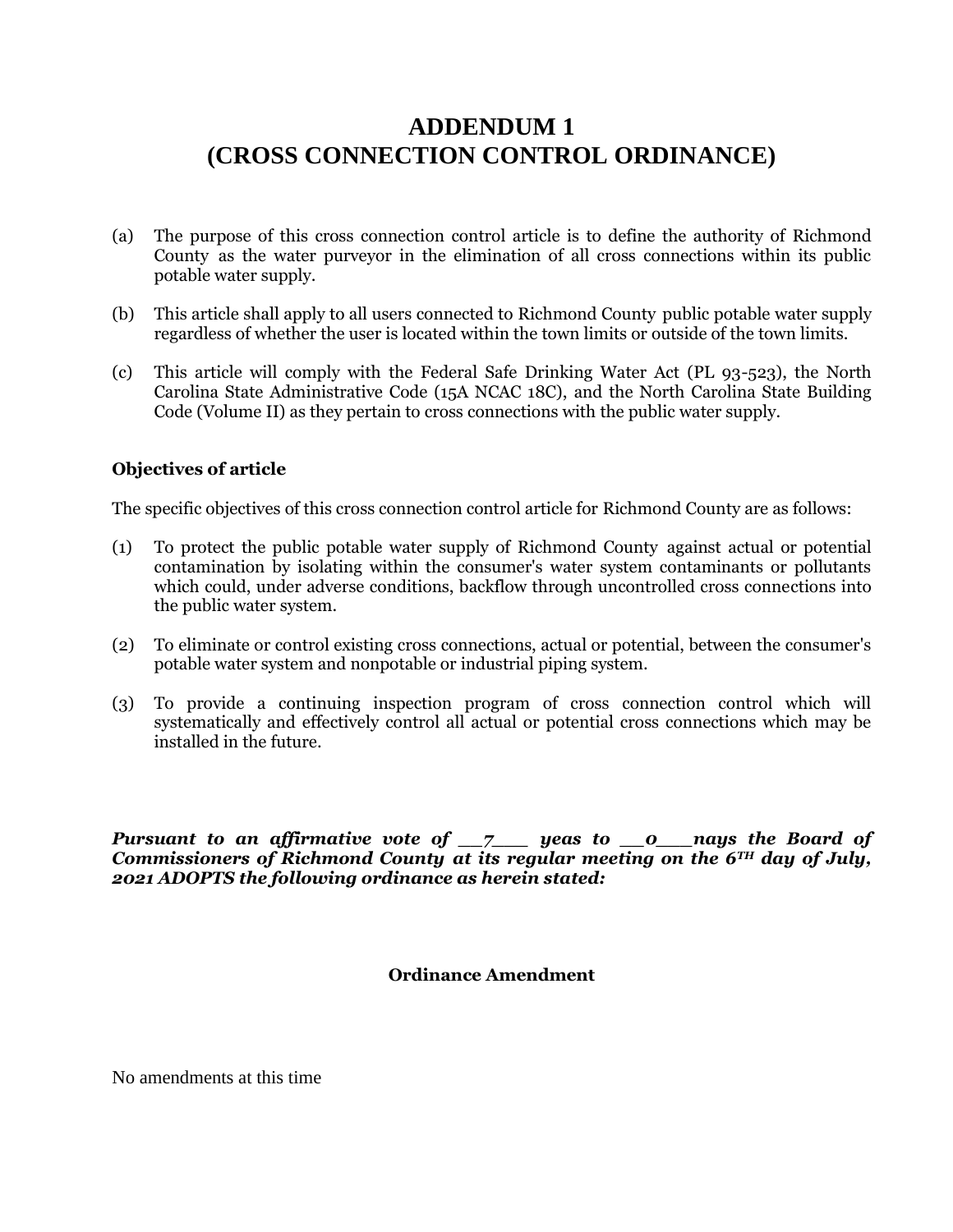#### **Responsibilities**

#### (a) *Health agency*

The state department of environment and natural resources has the responsibility for promulgating and enforcing laws, rules, regulations, and policies to be followed in carrying out an effective cross connection control program. The state department of environment and natural resources also has the primary responsibility of insuring that the water purveyor operates the public potable water system free of actual or potential sanitary hazards, including unprotected cross connections. The state department of environment and natural resources has the further responsibility of insuring that the water purveyor provides an approved water supply at the service connection to the consumer's water system and, further, that he requires the installation, testing, and maintenance of an approved backflow prevention assembly on the service connection when required.

#### (b) *Water purveyor*

Except as otherwise provided in this article, the water purveyor's of Richmond County responsibility to ensure a safe water supply begins at the source and includes all of the public water distribution system, including the service connection, and ends at the point of delivery to the consumer's water system. In addition, the water purveyor shall exercise reasonable vigilance to insure that the consumer has taken the proper steps to protect the public potable water system. To insure that the proper precautions are taken, Richmond County is required to determine the degree of hazard or potential hazard to the public potable water system; to determine the degree of protection required; and to ensure proper containment protection through an on-going inspection program. When it is determined that a backflow prevention assembly is required for the protection of the public system, Richmond County shall require the consumer, at the consumer's expense, to install an approved backflow prevention assembly at each service connection, to test immediately upon installation and thereafter at a frequency of no less than once per year. Richmond County requires each customer to properly repair and maintain such assembly or assemblies and to keep adequate records of each test and subsequent maintenance and repair, including materials and/or replacement parts.

#### (c) *Plumbing inspection*

The plumbing inspection departments have the responsibility to not only review building plans and inspect plumbing as it is installed; but, they have the explicit responsibility of preventing cross connections from being designed and built into the plumbing system within its jurisdiction. Where the review of building plans suggests or detects the potential for cross connections being made an integral part of the plumbing system, the plumbing inspector has the responsibility, under the state building code, for requiring that such cross connections be either eliminated or provided with backflow prevention equipment approved by the state building code. The plumbing inspector's responsibility begins at the point of delivery, downstream of the first installed backflow prevention assembly, and continues throughout the entire length of the consumer's water system. The plan inspector should inquire about the intended use of water at any point where it is suspected that a cross connection might be made or where one is actually called for by the plans.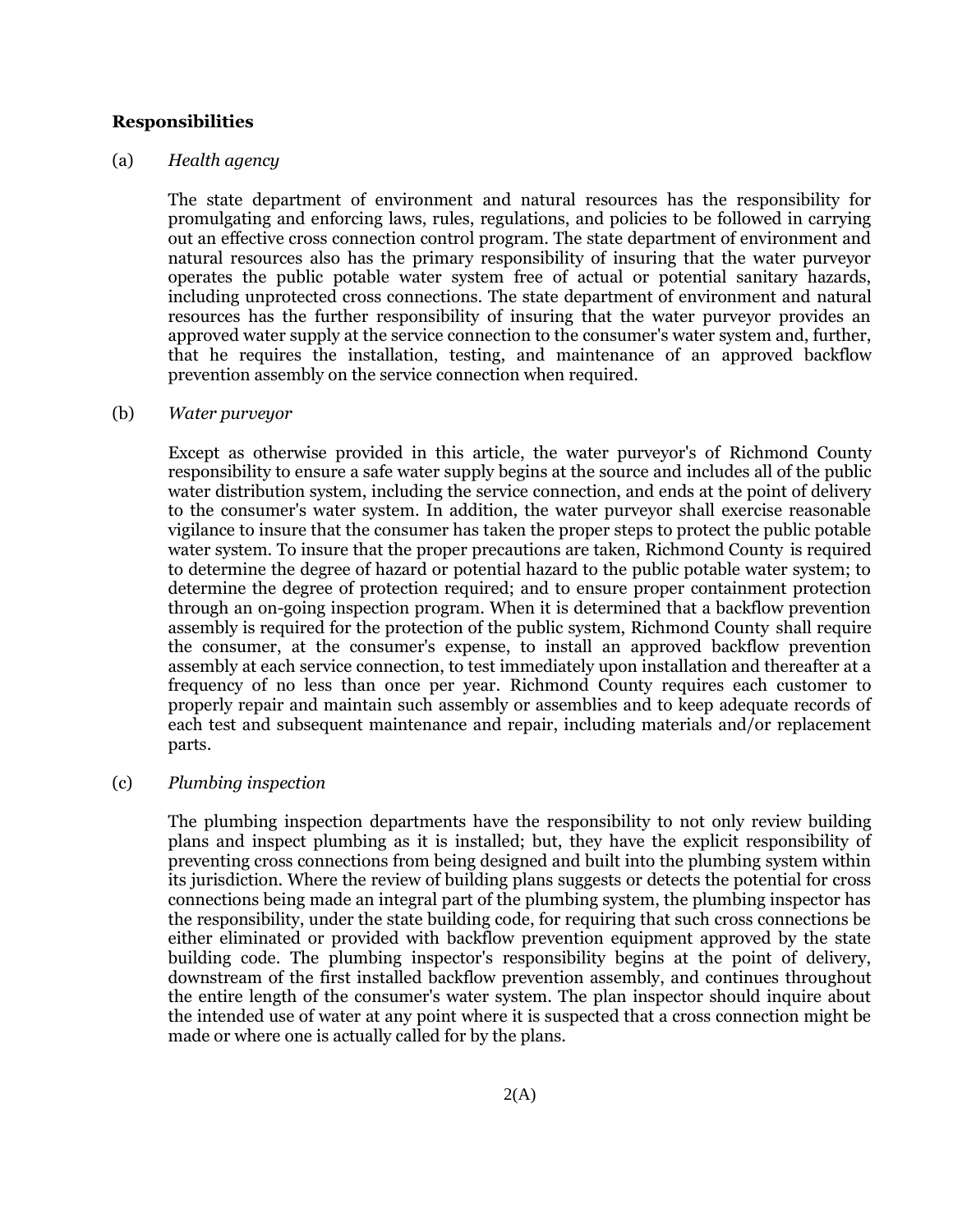When such is discovered it shall be mandatory that a suitable, approved backflow prevention assembly approved by the state building code be required by the plans and be properly installed. The primary protection assembly for containment purposes only shall have approval from Richmond County, the state building code, and the state department of environment and natural resources.

#### (d) *Consumer*

The consumer has the primary responsibility of preventing pollutants and contaminants from entering his potable water system or the public potable water system. The consumer's responsibility starts at the point of delivery from the public potable water system and includes all of his water system. The consumer, at his own expense, shall install, operate, test, and maintain approved backflow prevention assemblies as directed by Richmond County. The consumer shall maintain accurate records of tests and repairs made to backflow prevention assemblies and shall maintain such records for a minimum period of three years. The records shall be on forms approved by Richmond County and shall include the list of materials or replacement parts used. Following any repair, overhaul, repiping or relocation of an assembly, the consumer shall have it tested to insure that it is in good operating condition and will prevent backflow. Tests, maintenance and repairs of backflow prevention assemblies shall be made by a certified backflow prevention assembly tester.

#### (e) *Certified backflow prevention assembly testers*

When employed by the consumer to test, repair, overhaul, or maintain backflow prevention assemblies, a backflow prevention assembly tester will have the following responsibilities: The tester will be responsible for making competent inspections and for repairing or overhauling backflow prevention assemblies and making reports of such repair to the consumer and responsible authorities on forms approved by Richmond County. The tester shall include the list of materials or replacement parts used. The tester shall be equipped with and be competent to use all the necessary tools, gauges, manometers and other equipment necessary to properly test, repair, and maintain backflow prevention assemblies. It will be the tester's responsibility to insure that original manufactured parts are used in the repair of or replacement of parts in a backflow prevention assembly. It will be the tester's further responsibility not to change the design, material or operational characteristics of an assembly during repair or maintenance without prior approval of Richmond County. A certified tester shall perform the work and be responsible for the competency and accuracy of all tests and reports. A certified tester shall provide a copy of all test and repair reports to the consumer and to Richmond County cross connection control department within ten business days of any completed test or repair work. A certified tester shall maintain such records for a minimum period of three years. All certified backflow prevention assembly testers must obtain and employ backflow prevention assembly test equipment which has been evaluated and/or approved by Richmond County. All test equipment shall be registered with Richmond County's cross connection control department. All test equipment shall be checked for accuracy annually, at a minimum, calibrated, if necessary, and certified to Richmond County as to such calibration, employing an accuracy/calibration method acceptable to Richmond County. All certified backflow prevention assembly testers must become re-certified every two years through an approved backflow prevention certification program.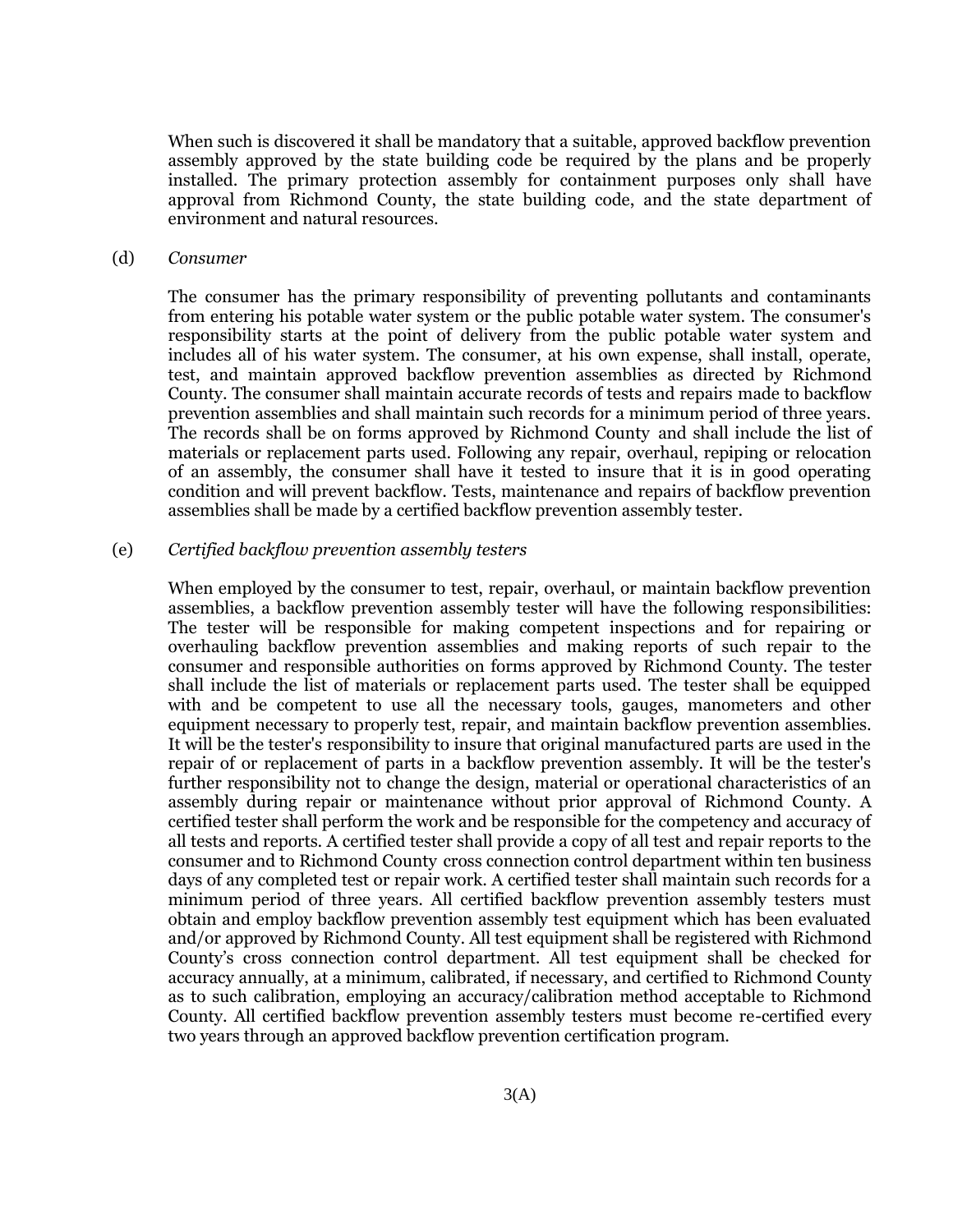#### **Definitions.**

The following words, terms and phrases, when used in this article, shall have the meanings ascribed to them in this section, except where the context clearly indicates a different meaning:

*Air-gap separation* means a physical separation between the free flowing discharge end of a potable water supply pipeline and an open or nonpressure receiving vessel. An approved air-gap separation shall be at least double the diameter of the supply pipe measured vertically above the overflow rim of the receiving vessel, in no case less than one inch (2.54 cm).

*Approved* means, as used in reference to a water supply, a water supply that has been approved by the state department of environment and natural resources; or, as used in reference to air-gap separation, a pressure vacuum breaker, a double check valve assembly, a double check detector assembly, a reduced pressure principle backflow prevention assembly, a reduced pressure principle detector assembly, or other backflow prevention assemblies or methods means an approval by Richmond County.

*Backflow* means the undesirable reversal of flow of water or mixtures of water and other liquids, gases, or other substances into the distribution pipes of the consumer or public potable water system from any source or sources.

*Backflow prevention assembly--Approved.* The term "approved backflow prevention assembly" means an assembly used for containment and/or isolation purposes that has been investigated and approved by Richmond County and has been shown to meet the design and performance standards of the American Society of Sanitary Engineers (ASSE), the American Water Works Association (AWWA), or the Foundation for Cross-Connection Control and Hydraulic Research of the University of Southern California. The approval of backflow prevention assemblies by Richmond County is based on a favorable report by the Foundation for Cross-Connection Control and Hydraulic Research of the University of Southern California, recommending such an approval. To be approved, an assembly must be readily accessible for in-line testing and maintenance. Richmond County reserves the right to evaluate any backflow prevention assembly though a field evaluation process for approval if necessary for a period of time established by the town.

*Backflow prevention assembly--Unapproved.* The term "unapproved backflow prevention assembly" means an assembly that has been investigated by Richmond County and has been determined to be unacceptable for installation within Richmond County water system. Consideration for disapproval and removal from the "approved list" shall be based upon, but not limited to, the following criteria: (i) Due to poor performance standards (i.e., significant failure rate); (ii) lack of or unavailability of repair parts; and/or, (iii) poor service or response from assembly's factory representative.

*Backflow prevention assembly--Type* means an assembly used to prevent backflow into a consumer or public potable water system. The type of assembly used should be based on the degree of hazard either existing or potential. The types are: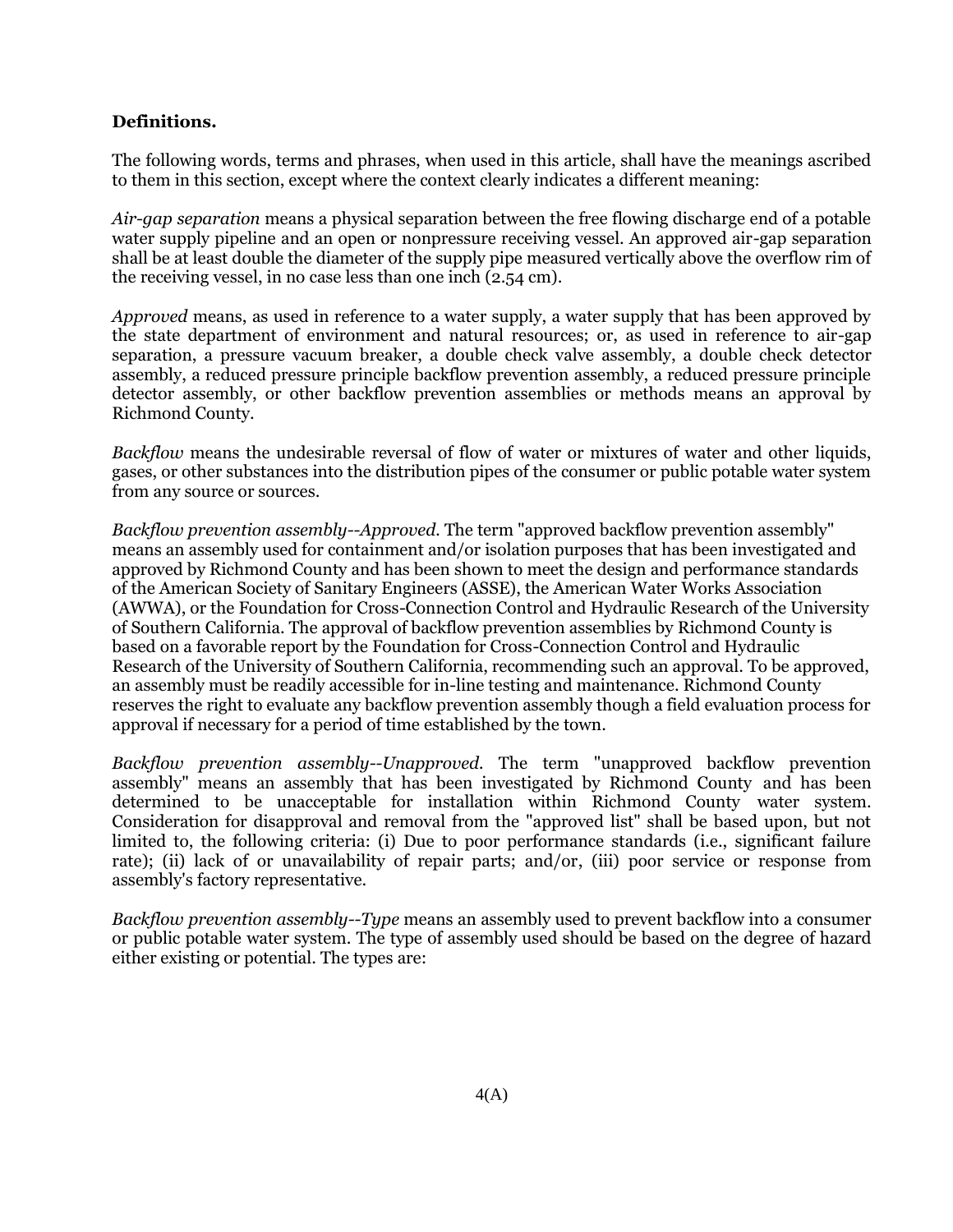- (1) Double check valve assembly (DCVA).
- (2) Double check detector assembly (fire system) (DCDA).
- (3) Pressure vacuum breaker (PVB).
- (4) Atmospheric vacuum breaker (AVB)
- (5) Reduced pressure principle assembly (RP).
- (6) Reduced pressure principle detector assembly (fire system). (RPDA).

*Backflow prevention assembly tester--Certified.* The term "certified backflow prevention assembly tester" means a person who has proven his competency to the satisfaction of Richmond County. Each person who is certified to make competent tests, or to repair, overhaul, and make reports on backflow prevention assemblies shall be knowledgeable of applicable laws, rules, and regulations, shall be a licensed plumber or have at least two years' experience under and be employed by a state licensed plumber or plumbing contractor, or have equivalent qualifications acceptable to Richmond County, and must hold a certificate of completion from an approved training program in the testing and repair of backflow prevention assemblies. Backflow assembly testers who hold a certificate of completion from an approved training program shall be required to successfully complete a practical examination administered by Richmond County prior to conducting test and repair work on backflow prevention assemblies in Richmond County water system. Backflow assembly testers who hold a certificate of completion from a nonapproved training program shall be required to successfully complete a written and practical examination administered by Richmond County prior to conducting test and repair work on backflow prevention assemblies in Richmond County water system.

*Backflow prevention device--Approved.* The term "approved backflow prevention device" means a device used for isolation purposes that has been shown to meet the design and performance standards of the American Society of Sanitary Engineers (ASSE) and the American Water Works Association (AWWA)

*Back-pressure backflow* means any elevation in the consumer water system, by pump, elevation of piping, or steam and/or air pressure, above the supply pressure at the point of delivery which would cause, or tend to cause, a reversal of the normal direction of flow.

*Back-siphonage backflow* means a reversal of the normal direction of flow in the pipeline due to a negative pressure (vacuum) being created in the supply line with the backflow source subject to atmospheric pressure.

*Check valve--Approved.* The term "approved check valve" means a check valve that is drip-tight in the normal direction of flow when the inlet pressure is at least one psi and the outlet pressure is zero. The check valve shall permit no leakage in a direction reverse to the normal flow. The closure element (e.g. clapper, poppet, or other design) shall be internally loaded to promote rapid and positive closure. An approved check valve is only one component of an approved backflow prevention assembly, i.e., pressure vacuum breaker, double check valve assembly, double check detector assembly, reduced pressure principle assembly, or reduced pressure detector assembly.

*Consumer* means any person, firm, or corporation using or receiving water from Richmond County water system.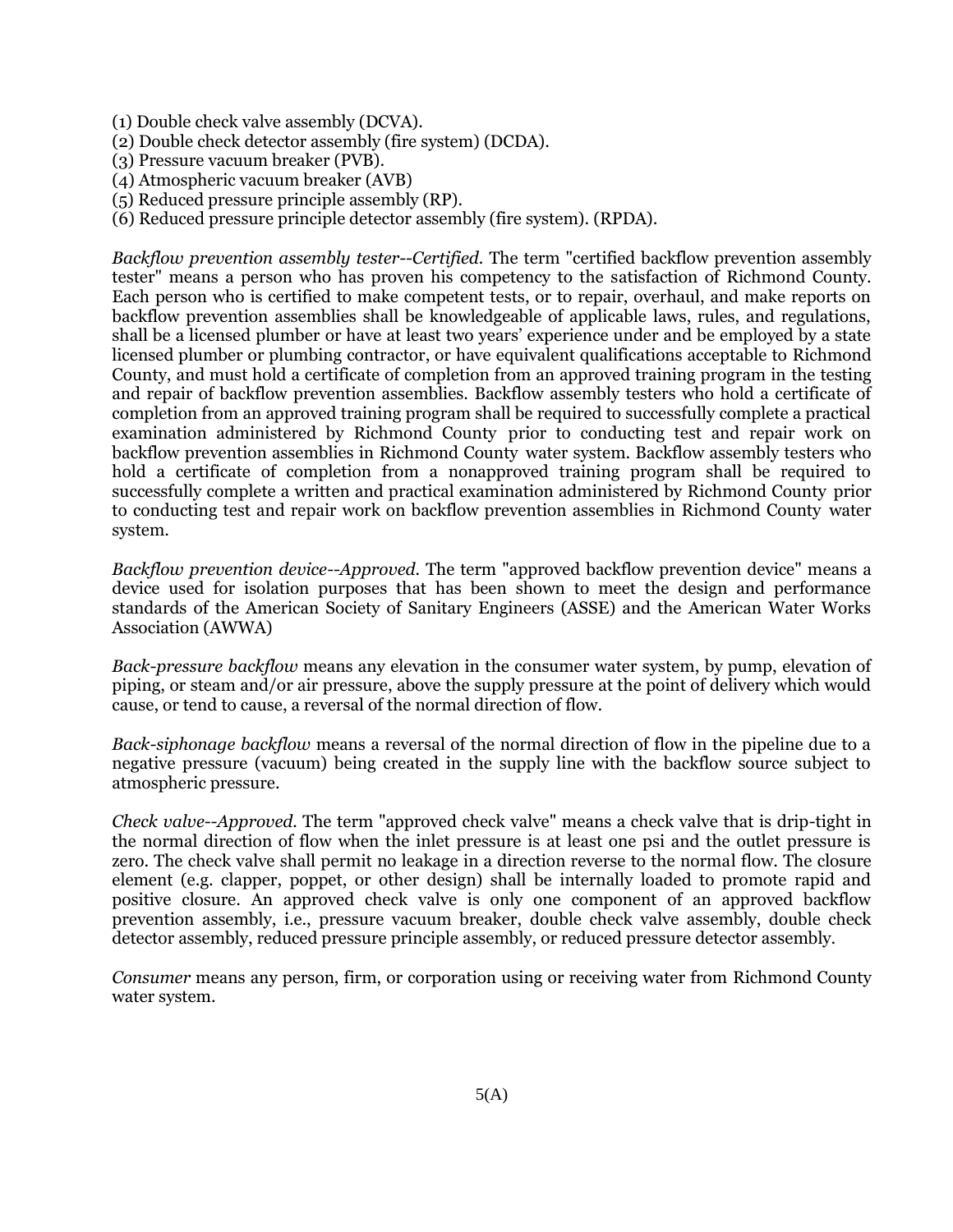*Consumer's potable water system* means that portion of the privately owned potable water system lying between the point of delivery and point of use and/or isolation protection. This system will include all pipes, conduits, tanks, receptacles, fixtures, equipment, and appurtenances used to produce, convey, store, or use potable water.

*Consumer's water system* means any water system commencing at the point of delivery and continuing throughout the consumer's plumbing system, located on the consumer's premises, whether supplied by public potable water or an auxiliary water supply. The system or systems may be either a potable water system or an industrial piping system.

*Containment* means preventing the impairment of the public potable water supply by installing an approved backflow prevention assembly at the service connection.

*Contamination* means an impairment of the quality of the water which creates a potential or actual hazard to the public health through the introduction of hazardous or toxic substances or through the spread of disease by sewage, industrial fluids, or waste.

*Cross connection* means any unprotected actual or potential connection or structural arrangement between a public or a consumer's water system and any other source or system through which it is possible to introduce any contamination or pollution, other than the intended potable water with which the system is supplied. Bypass arrangements, jumper connections, removable sections, swivel or change-over devices, and other temporary or permanent devices through which or because of which "backflow" can or may occur are considered to be cross connections.

*Double check detector assembly* means a specially designed assembly composed of a line-size approved double check valve assembly with a specific bypass water meter and a meter-sized approved double check valve assembly. The meter shall register (in U.S. gallons or cubic feet) accurately for only very low rates of flow and shall show a registration for all rates of flow. This assembly shall only be used to protect against a nonhealth hazard (i.e., pollutant).

*Double check valve assembly* means an assembly composed of two independently acting, approved check valves, including tightly closing shutoff valves attached at each end of the assembly and fitted with properly located test cocks. This assembly shall only be used to protect against a nonhealth hazard (i.e., pollutant).

*Hazard--Degree of.* The term "degree of hazard" is derived from the evaluation of conditions within a system which can be classified as either a "pollutional" (nonhealth) or a "contamination" (health) hazard.

*Hazard--Health.* The term "health hazard" means an actual or potential threat of contamination of a physical, hazardous or toxic nature to the public or consumer's potable water system to such a degree or intensity that there would be a danger to health.

*Hazard--Nonhealth.* The term "nonhealth hazard" means an actual or potential threat to the quality of the public or the consumer's potable water system. A nonhealth hazard is one that, if introduced into the public water supply system, could be a nuisance to water customers, but would not adversely affect human health.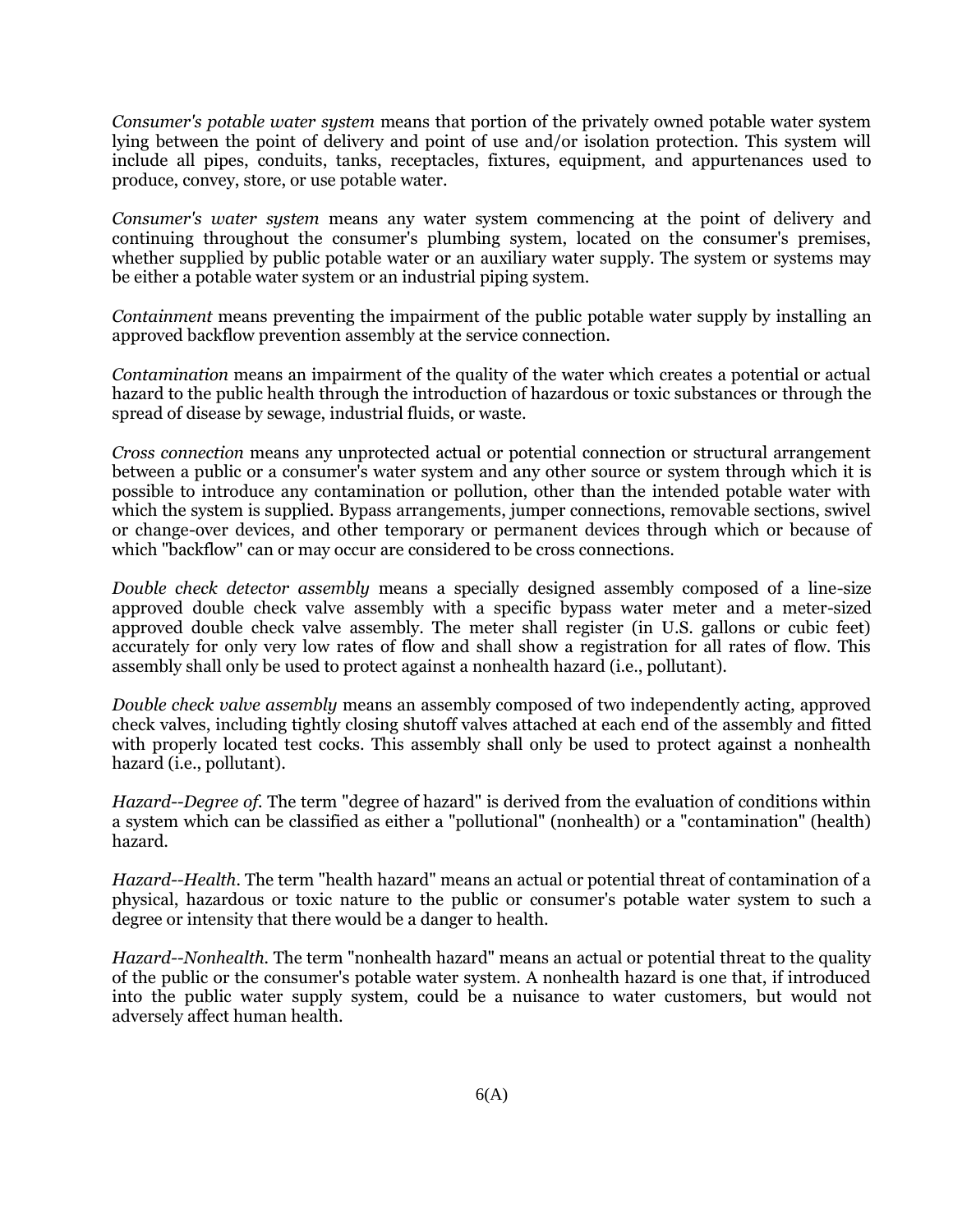*Hazard--Pollutional.* The term "pollutional hazard" means an actual or potential threat to the quality or the potability of the public or the consumer's potable water system but which would not constitute a health or a system hazard, as defined. The maximum degree or intensity of pollution to which the potable water system could be degraded under this definition would cause a nuisance or be aesthetically objectionable or could cause minor damage to the system or its appurtenances.

*Health agency* means the state department of environment and natural resources.

*Industrial fluids* means any fluid or solution which may be chemically, biologically, or otherwise contaminated or polluted in a form or concentration such as would constitute a health or nonhealth hazard if introduced into a public or consumer potable water system. Such fluids may include, but are not limited to: process waters; chemicals in fluid form; acids and alkalis; oils, gases; etc.

*Industrial piping system--Consumer's.* The term "consumer's industrial piping system" means any system used by the consumer for transmission of or to confine or store any fluid, solid or gaseous substance other than an approved water supply. Such a system would include all pipes, conduits, tanks, receptacles, fixtures, equipment, and appurtenances used to produce, convey, or store substances which are or may be polluted or contaminated

*Isolation* means the act of confining a localized hazard within a consumer's water system by installing approved backflow prevention assemblies. Disclaimer: Richmond County may make recommendations, upon facility inspection, as to the usages of isolation devices/assemblies, but does not assume or have responsibility whatsoever for such installations.

*Point of delivery* means generally at the property line of the customer, adjacent to the public street where Richmond County mains are located, or at a point on the customer's property where the meter is located. The customer shall be responsible for all water piping and control devices located on the customer's side of the point of delivery.

*Pollution* means an impairment of the quality of the water to a degree which does not create an actual hazard to the public health but which does adversely and unreasonably affect the aesthetic qualities of such waters for domestic use.

*Potable water* means water from any source which has been investigated by the state department of environment and natural resources and which has been approved for human consumption.

*Public potable water system* means any publicly or privately owned water system operated as a public utility, under a current state department of environment and natural resources permit, to supply water for public consumption or use. This system will include all sources, facilities, and appurtenances between the source and the point of delivery such as valves, pumps, pipes, conduits, tanks, receptacles, fixtures, equipment, and appurtenances used to produce, convey, treat, or store potable water for public consumption or use.

*Reduced pressure principle backflow prevention assembly* means an assembly containing within its structure a minimum of two independently acting, approved check valves, together with a hydraulically operating, mechanically independent, pressure differential relief valve located between the check valves and at the same time below the first check valve. The first check valve reduces the supply pressure a predetermined amount so that during normal flow and at cessation of normal flow, the pressure between the checks is less than the supply pressure.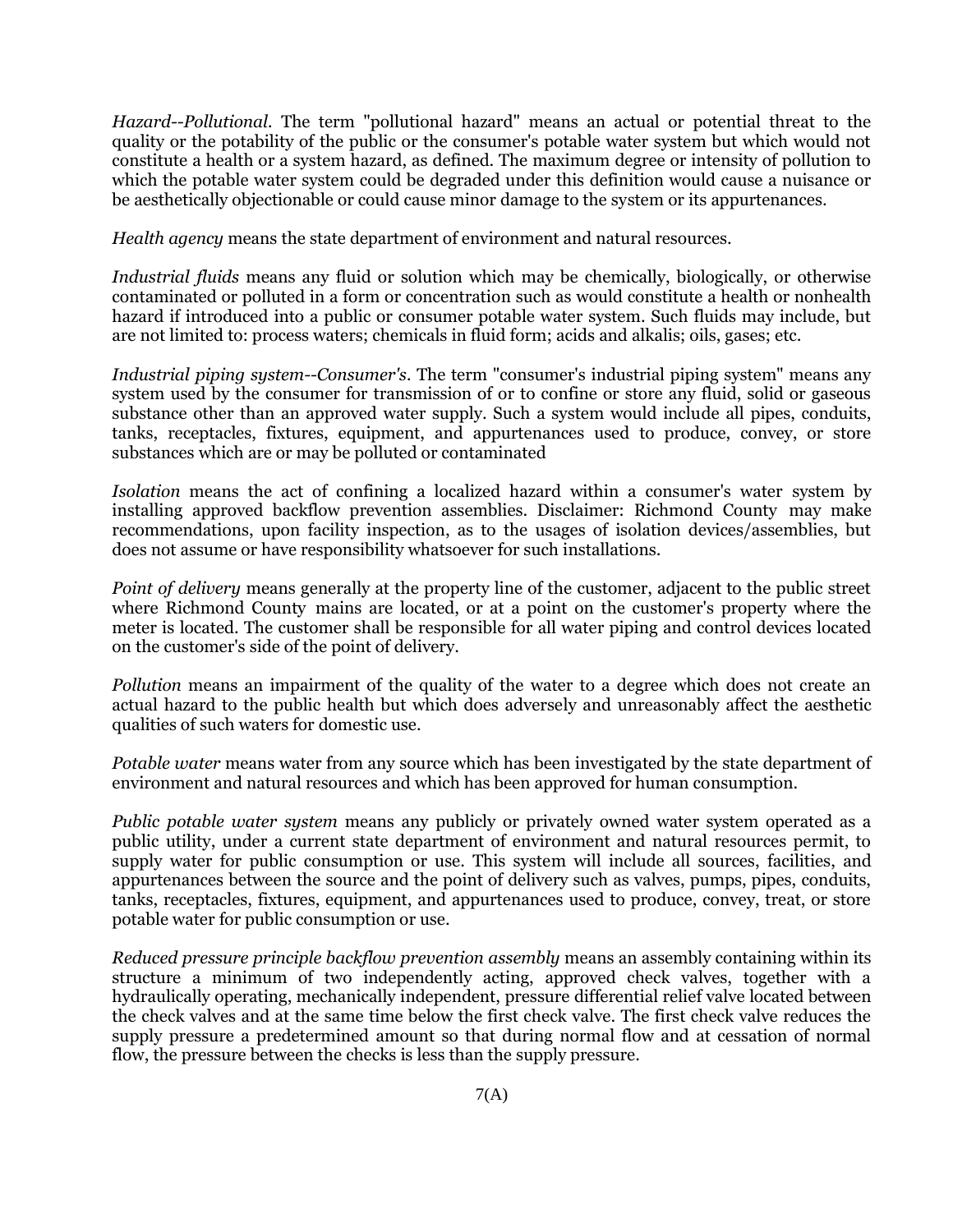In case of leakage of either check valve, the pressure differential relief valve, by discharge to atmosphere, shall operate to maintain the pressure between the checks less than the supply pressure. The unit shall include tightly closing shutoff valves located at each end of the assembly and each assembly shall be fitted with properly located test cocks. The assembly is designed to protect against a health hazard (i.e., contaminant).

*Reduced pressure principle detector assembly* means a specially designed assembly composed of a line-size approved reduced pressure principle backflow prevention assembly with a specific bypass water meter and a meter-sized approved reduced pressure principle backflow prevention assembly. The meter shall register, in U.S. gallons or cubit feet, accurately for only very low rates of flow and shall show a registration for all rates of flow. This assembly shall be used to protect against a health hazard (i.e., contaminant).

*Service connections* means the terminal end of a service connection from the public potable water system, i.e., where Richmond County loses jurisdiction and sanitary control over the water at its point of delivery to the consumer's water system.

*Vacuum breaker--Atmospheric type.* The term "atmospheric vacuum breaker," also known as the "nonpressure type vacuum breaker," means a device containing a float-check, a check seat, and an air inlet port. The flow of water into the body causes the float to close the air inlet port. When the flow of water stops, the float falls and forms a check valve against back-siphonage and at the same time opens the air inlet port to allow air to enter and satisfy the vacuum. Shutoff valves downstream of AVBs are not allowed. AVB's must always be installed at a minimum of 6" above the highest outlet. An atmospheric vacuum breaker is designed to protect against health hazards, isolation protection only, under a backsiphonage condition only.

*Vacuum breaker--Pressure type.* The term "pressure vacuum breaker" means an assembly containing an independently operating internally loaded check valve and an independently operating loaded air inlet valve located on the discharge side of the check valve. The assembly is to be equipped with properly located test cocks and tightly closing shutoff valves attached at each end of the assembly. PVB's must always be installed at a minimum of 12" above the highest outlet. This assembly is designed to protect against a health hazard (i.e., contaminant) under a backsiphonage condition only.

*Water purveyor* means the owner or operator of a public potable water system, providing an approved water supply to the public.

*Water supply--Approved.* The term "approved water supply" means any public potable water supply which has been investigated and approved by the permit. In determining what constitutes an approved water supply, the state department of environment and natural resources has reserved the final judgment as to its safety and potability.

*Water supply--Auxiliary.* The term "auxiliary water supply" means any water supply on or available to the premises other than the purveyor's approved public potable water supply. These auxiliary waters may include water from another purveyor's public potable water supply or any natural source such as a well, spring, river, stream, etc., "used water", or industrial fluids.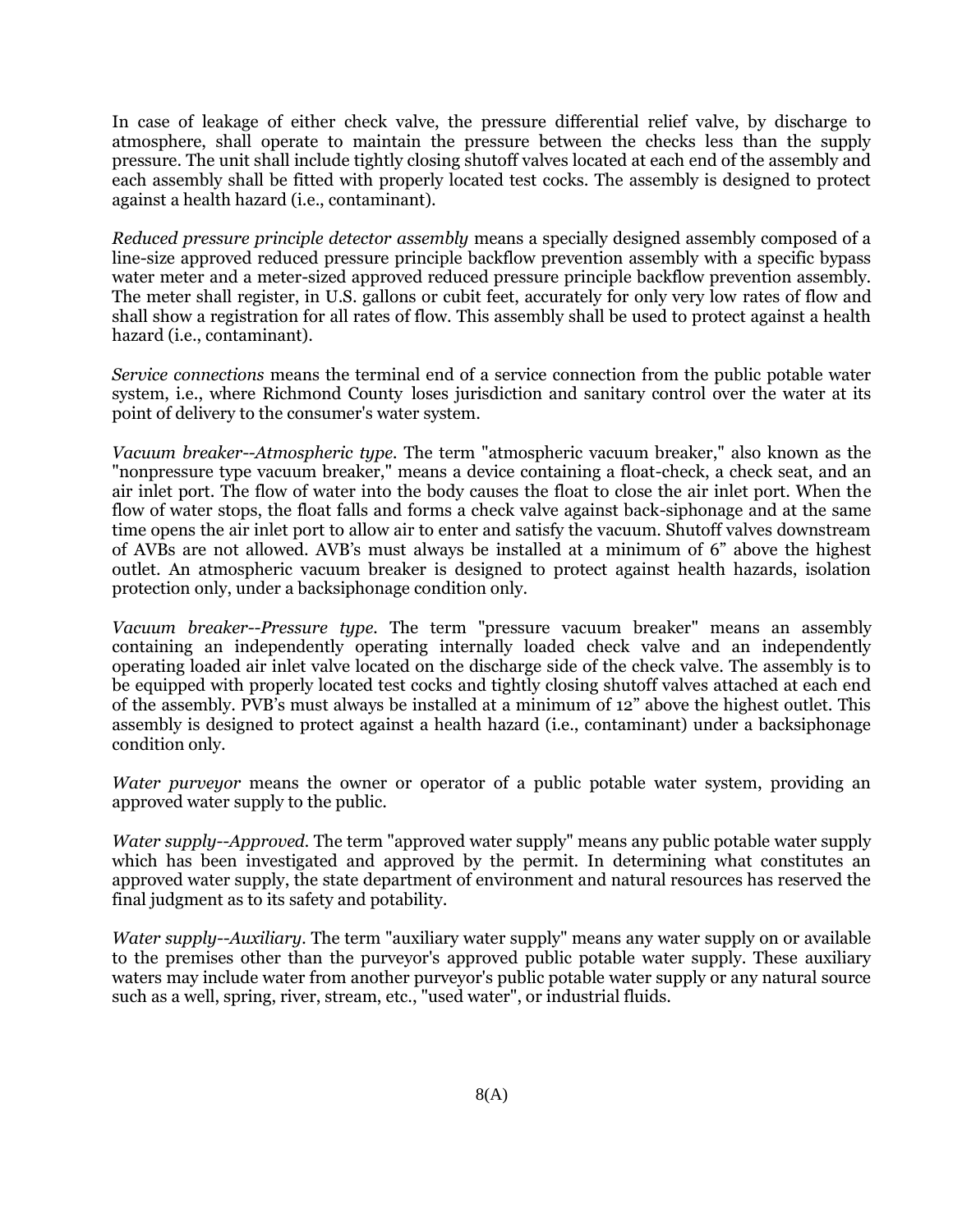These waters may be polluted, contaminated, or objectionable and constitute an unacceptable water source over which the water purveyor does not have sanitary control.

*Water supply--Unapproved.* The term "unapproved water supply" means a water supply which has not been approved for human consumption by the state department of environment and natural resources.

*Water--Used.* The term "used water" means any water supplied by a water purveyor from a public water system to a consumer's water system after it has passed through the point of delivery and is no longer under the control of the water purveyor.

### **Right of entry**

- (a) Authorized representatives from Richmond County shall have the right to enter, upon presentation of proper credentials and identification, any building, structure, or premises during normal business hours, or at any time during the event of an emergency, to perform any duty imposed by this article. Those duties may include sampling and testing of water, or inspections and observations of all piping systems connected to the public water supply. Where a user has security measures in force which would require proper identification and clearance before entry into their premises, the user shall make necessary arrangements with the security guards so that upon presentation of suitable identification, Richmond County personnel will be permitted to enter, without delay, for the purposes of performing their specific responsibilities. Refusal to allow entry for these purposes may result in discontinuance of water service.
- (b) On request, the consumer shall furnish to the commission any pertinent information regarding the water supply system on such property where cross connections and backflow are deemed possible.

#### **Elimination of cross connections; degree of hazard**

- (a) When cross connections are found to exist, the owner, his agent, occupant, or tenant will be notified in writing to disconnect the cross connection within the time limit established by Richmond County. Degree of protection required and maximum time allowed for compliance will be based upon the potential degree of hazard to the public water supply system. The maximum time limits are as follows:
	- (1) Cross connections with private wells or other auxiliary water supplies--immediate disconnection.
	- (2) All facilities which pose a health hazard to the potable water system must have a containment assembly in the form of a reduced pressure principle backflow prevention assembly within 60 days.
	- (3) All industrial and commercial facilities not identified as a health hazard shall be considered nonhealth hazard facilities. All nonhealth hazard facilities must install, as a minimum containment assembly, a double check valve assembly within 90 days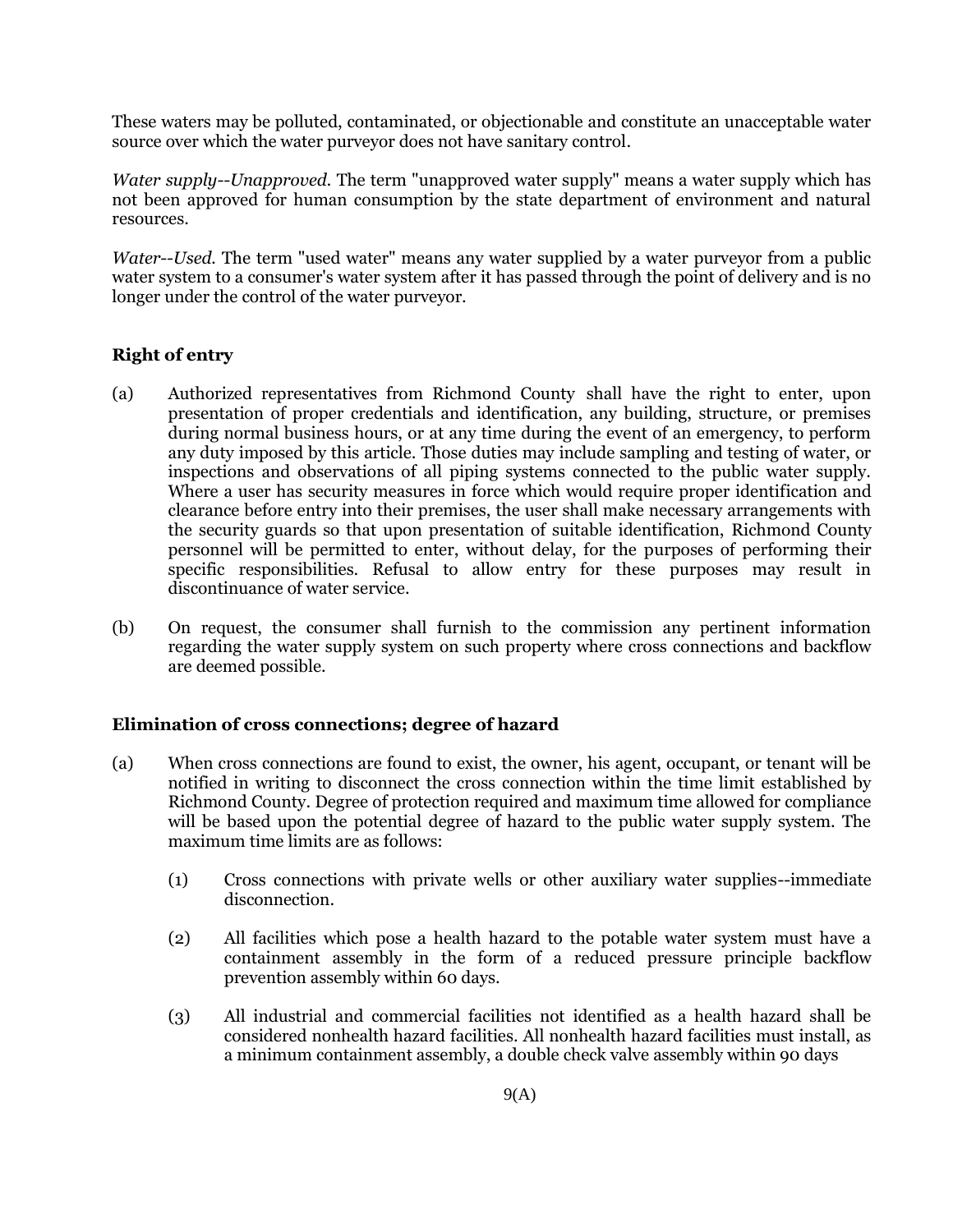- (4) If, in the judgment of Richmond County, an imminent health hazard exists, water service to the building or premises where a cross connection exists may be terminated unless an air gap is immediately provided, or the cross connection is immediately eliminated.
- (5) Based upon recommendation from Richmond County, the consumer is responsible for installing sufficient internal isolation backflow prevention assemblies and/or methods (i.e., air gap, pressure vacuum breakers, reduced pressure principle backflow prevention assembly, double check valve assembly).
- (6) Water mains served by Richmond County but not maintained by Richmond County should be considered cross connections, with degree of hazard to be determined by Richmond County. Degree of protection shall be based upon the degree of hazard, as determined by Richmond County.
- (7) In the event that Richmond County's cross connection control inspector does not have sufficient access to every portion of a private water system (e.g., classified research and development facilities; federal government property) to allow a complete evaluation of the degree of hazard associated with such private water systems, an approved reduced pressure principle assembly shall be required as a minimum of protection.
- (b) No person shall fill special use tanks or tankers containing pesticides, fertilizers, other toxic chemicals or their residues from the public water system except at a location equipped with an air gap or an approved reduced pressure backflow prevention assembly properly installed on the public water supply.

#### **Installation of assemblies.**

- (a) All backflow prevention assemblies shall be installed in accordance with the specifications furnished by Richmond County and/or the manufacturer's installation instructions and/or in the latest edition of the state building code, whichever is most restrictive. All assemblies installed above ground outside must be protected from freezing with an above ground enclosure that meets the ASSE 1060 standard. If the assembly is installed outside and intended for commercial domestic water use, a heat source must be ready available at the assembly.
- (b) All new construction plans and specifications, when required by the state building code and the state department of environment and natural resources, shall be made available to Richmond County for review and approval, and to determine the degree of hazard.
- (c) Ownership, testing, and maintenance of the assembly shall be the responsibility of the customer.
- (d) All double check valve assemblies must be installed in accordance with detailed specifications provided by Richmond County. Double check valve assemblies may be installed in a vertical position provided they have been specifically approved by the manufacture and with prior approval from Richmond County's Cross Connection Control Department provided the flow of water is in an upward direction.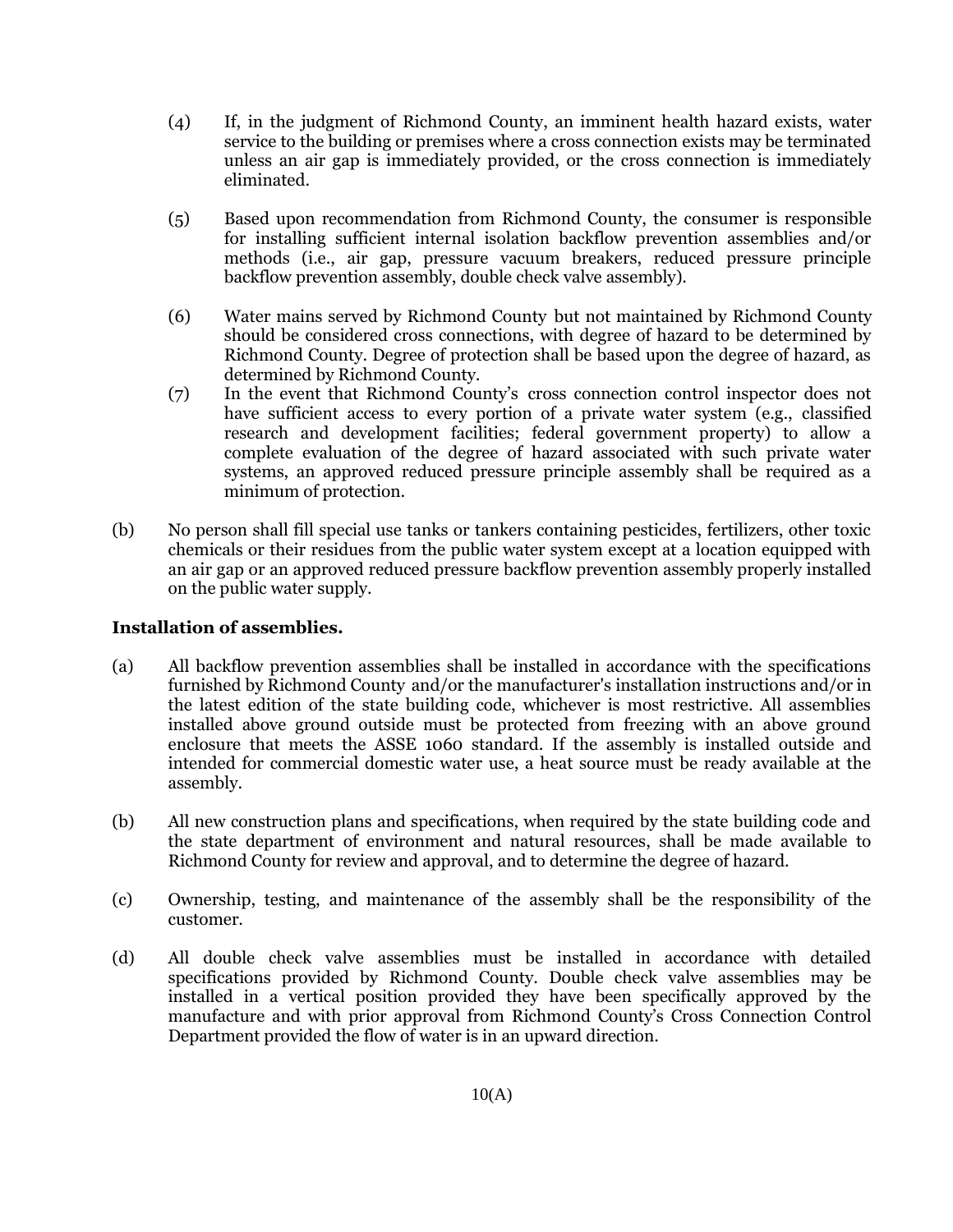All double check valve assemblies 2" and larger must be installed above ground covered by an above ground enclosure that meets the ASSE 1060 standard if they are installed outside. Inside installations must meet North Carolina Plumbing Code.

- (e) Reduced pressure assemblies must be installed in a horizontal position and in a location in which no portion of the assembly can become submerged in any substance under any circumstances. The further most bottom portion of the body must be at a minimum of 12" above grade, no more than 4'. Pit and/or below grade installations are prohibited.
- (f) The installation of a backflow prevention assembly which is not approved must be replaced with an approved backflow prevention assembly.
- (g) The installer is responsible to make sure a backflow prevention assembly is working properly upon installation and is required to furnish the following information to Richmond County's Cross Connection Control Department within 15 days after a reduced pressure principle backflow preventer (RP), double check valve assembly (DCVA), pressure vacuum breaker (PVB), double check detector assembly (DCDA), or reduced pressure principle detector assembly (RPDA) is installed:
	- (1) Service address where assembly is located.
	- (2) Owner and address, if different from service address.
	- (3) Description of assembly's location.
	- (4) Date of installation.
	- (5) Installer, include name, plumbing company represented, plumber's license number, and project permit number.
	- (6) Type of assembly, size of assembly.
	- (7) Manufacturer, model number, serial number.
	- (8) Test results/report.
- (h) When it is not possible to interrupt water service, provisions shall be made for a parallel installation of backflow prevention assemblies. Richmond County *will not* accept an unprotected bypass around a backflow preventer when the assembly is in need of testing, repair, or replacement.
- (i) The consumer shall, upon notification, install the appropriate containment assembly not to exceed the following time frame:

Health hazard . . . 60 days Nonhealth hazard . . . 90 days

(j) Following installation, all reduced pressure principle backflow preventers (RP), double check valve assemblies (DCVA), pressure vacuum breakers (PVB), double check detector assemblies (DCDA), or reduced pressure principle detector assemblies (RPDA) are required to be tested by a certified backflow prevention assembly tester within ten days.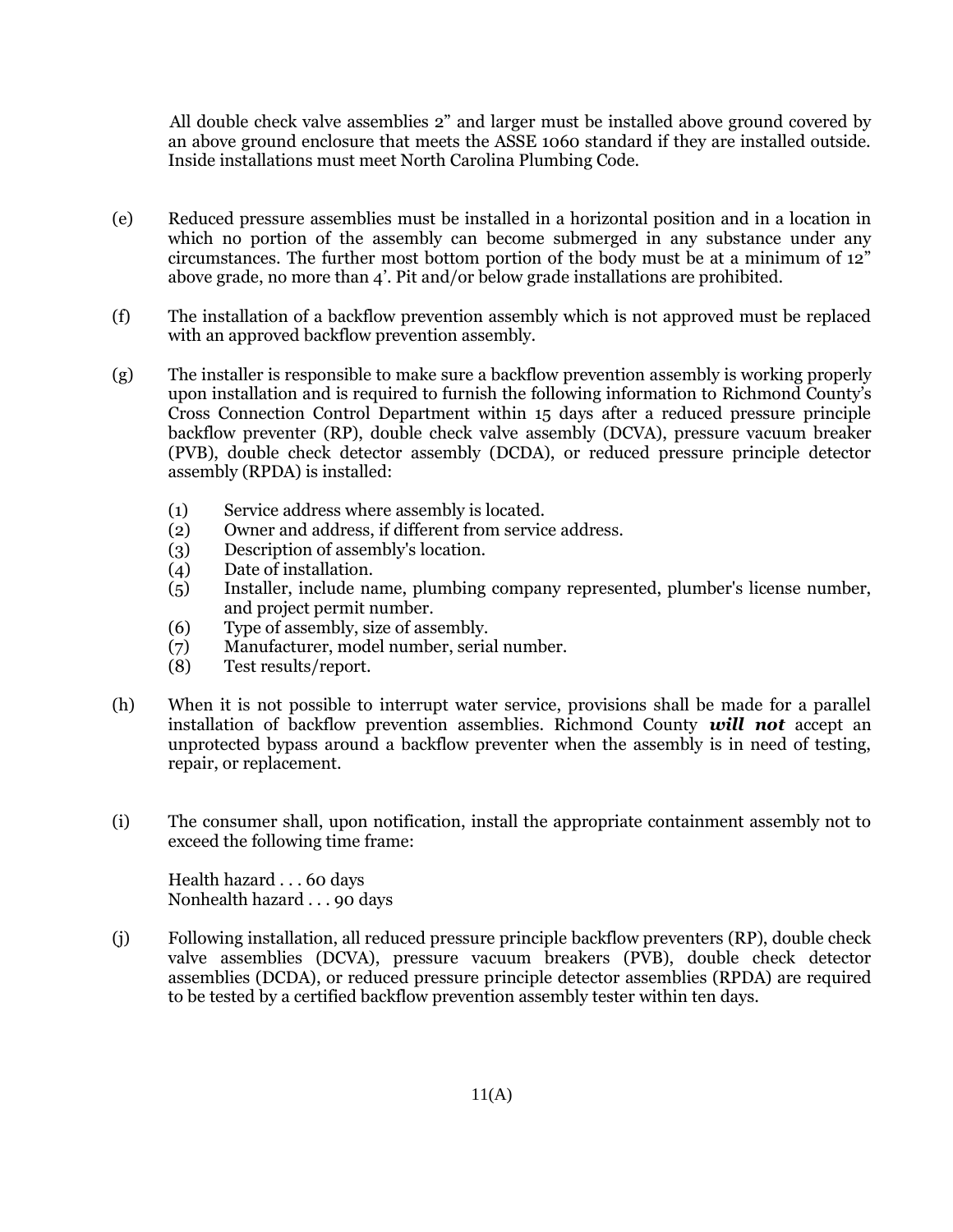#### **Testing and repair of assemblies**

- (a) Testing of backflow prevention assemblies shall be made by a certified backflow prevention assembly tester or may be contracted out to an individual certified to perform such test(s) at the customer's expense. Such tests are to be conducted upon installation and annually thereafter or at a frequency established by the Richmond County regulations. A record of all testing and repairs is to be retained by the customer. Copies of the records must be provided to Richmond County's cross connection control department within ten business days after the completion of any testing and/or repair work.
- (b) Any time that repairs to backflow prevention assemblies are deemed necessary, whether through annual or required testing or routine inspection by the owner or by Richmond County, these repairs must be completed within a specified time in accordance with the degree of hazard. In no case shall this time period exceed:

# *(1) Health hazard facilities . . . 14 days*

### *(2) Non-health hazard facilities . . . 21 days*

- (c) All backflow prevention assemblies with test cocks are required to be tested annually or at frequency established by Richmond County regulations. Testing requires a water shutdown usually lasting five to 20 minutes. For facilities that require an uninterrupted supply of water, and when it is not possible to provide water service from two separate meters, provisions shall be made for a parallel installation of backflow prevention assemblies.
- (d) All certified backflow prevention assembly testers must obtain and employ backflow prevention assembly test equipment which meets all state requirements to perform such work. All test equipment shall be checked for accuracy annually, at a minimum, calibrated, if necessary, and certified to Richmond County as to such accuracy/calibration, employing a calibration method acceptable to Richmond County. Ref. Sec. 15-393 (e)
- (e) It shall be unlawful for any customer or certified tester to submit any record to Richmond County which is false or incomplete in any material respect. It shall be unlawful for any customer or certified tester to fail to submit to the Richmond County any record which is required by this article. Such violations may result in any of the enforcement actions outlined in section. 15-402. Enforcement

### **Facilities requiring protection**

- (a) Approved backflow prevention assemblies shall be installed on the service line to any premises that Richmond County has identified as having a potential for backflow.
- (b) The following types of facilities or services have been identified by Richmond County as having a potential for backflow of nonpotable water into the public water supply system. Therefore, an approved backflow prevention assembly will be required on all such services according to the degree of hazard present. Other types of facilities or services not listed below may also be required to install approved backflow prevention assemblies if determined necessary by Richmond County. As a minimum requirement, all commercial services will be required to install a double check valve assembly, unless otherwise listed in this subsection.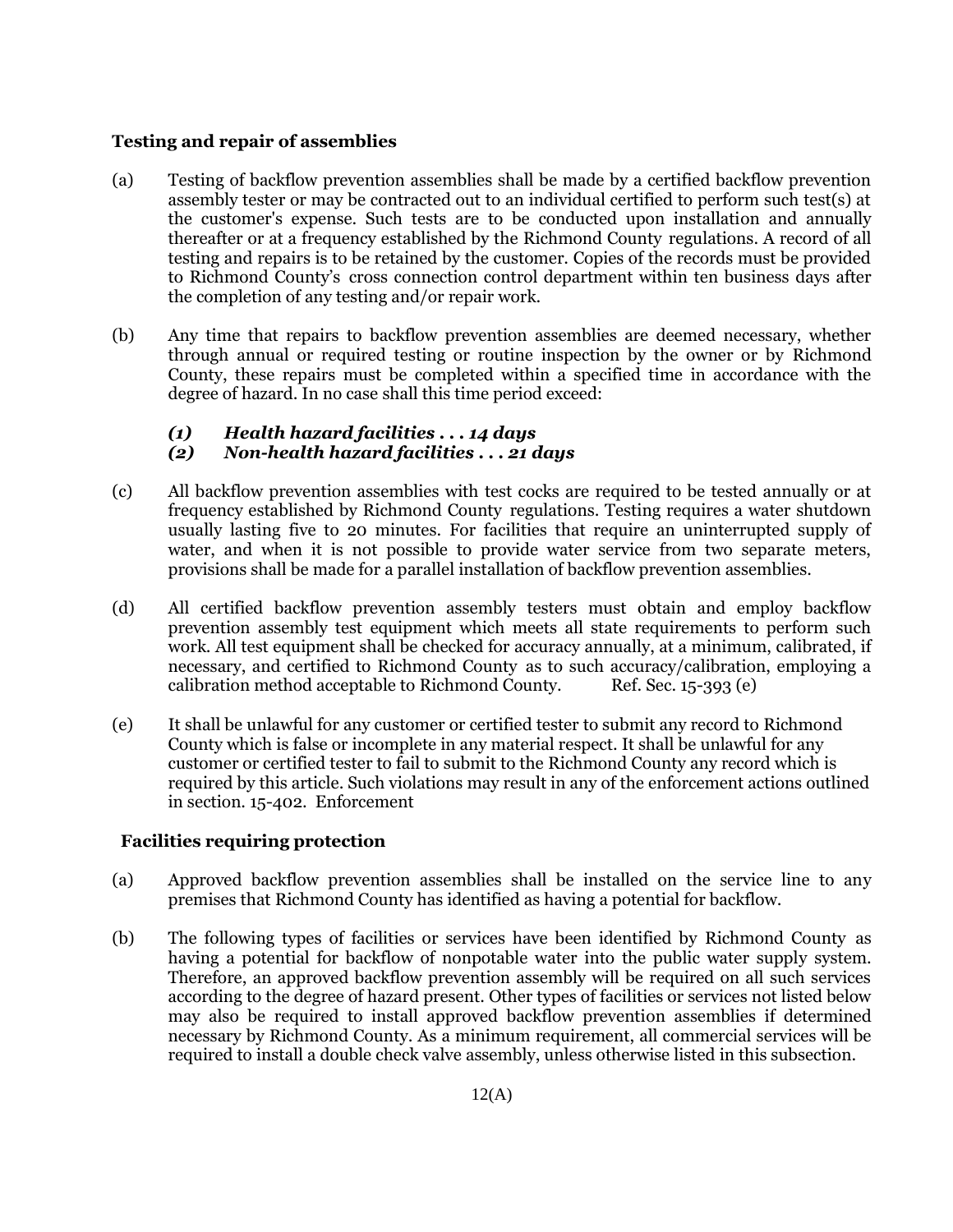DCVA = Double check valve assembly RP = Reduced pressure principle assembly DCDA = Double check detector assembly RPDA = Reduced pressure detector assembly  $AG = Air gap$ PVB = Pressure vacuum breaker

- (1) Aircraft and missile plants: RP
- (2) Automotive services stations, dealerships, etc.
	- a. No health hazard: DCVA
	- b. Health hazard: RP
- (3) Automotive plants: RP
- (4) Auxiliary water systems:
	- a. Approved public/private water supply: DCVA
	- b. Unapproved public/private water supply: AG
	- c. Used water and industrial fluids: RP
- (5) Bakeries:
	- a. No health hazard: DCVA
	- b. Health hazard: RP
- (6) Beauty shops/barber shops:
	- a. No health hazard: DCVA
	- b. Health hazard: RP
- (7) Beverage bottling plants: RP
- (8) Breweries: RP
- (9) Buildings--Hotels, apartment houses, public and private buildings, or other structures having unprotected cross connections.
	- a. (Under five stories) no health hazard: DCVA
	- b. (Under five stories) health hazard: RP
	- c. (Over five stories) all: RP
- (10) Canneries, packing houses, and rendering plants: RP
- (11) Chemical plants--Manufacturing, processing, compounding or treatment: RP
- (12) Chemically contaminated water systems: RP
- (13) Commercial car-wash facilities: RP
- (14) Commercial greenhouses: RP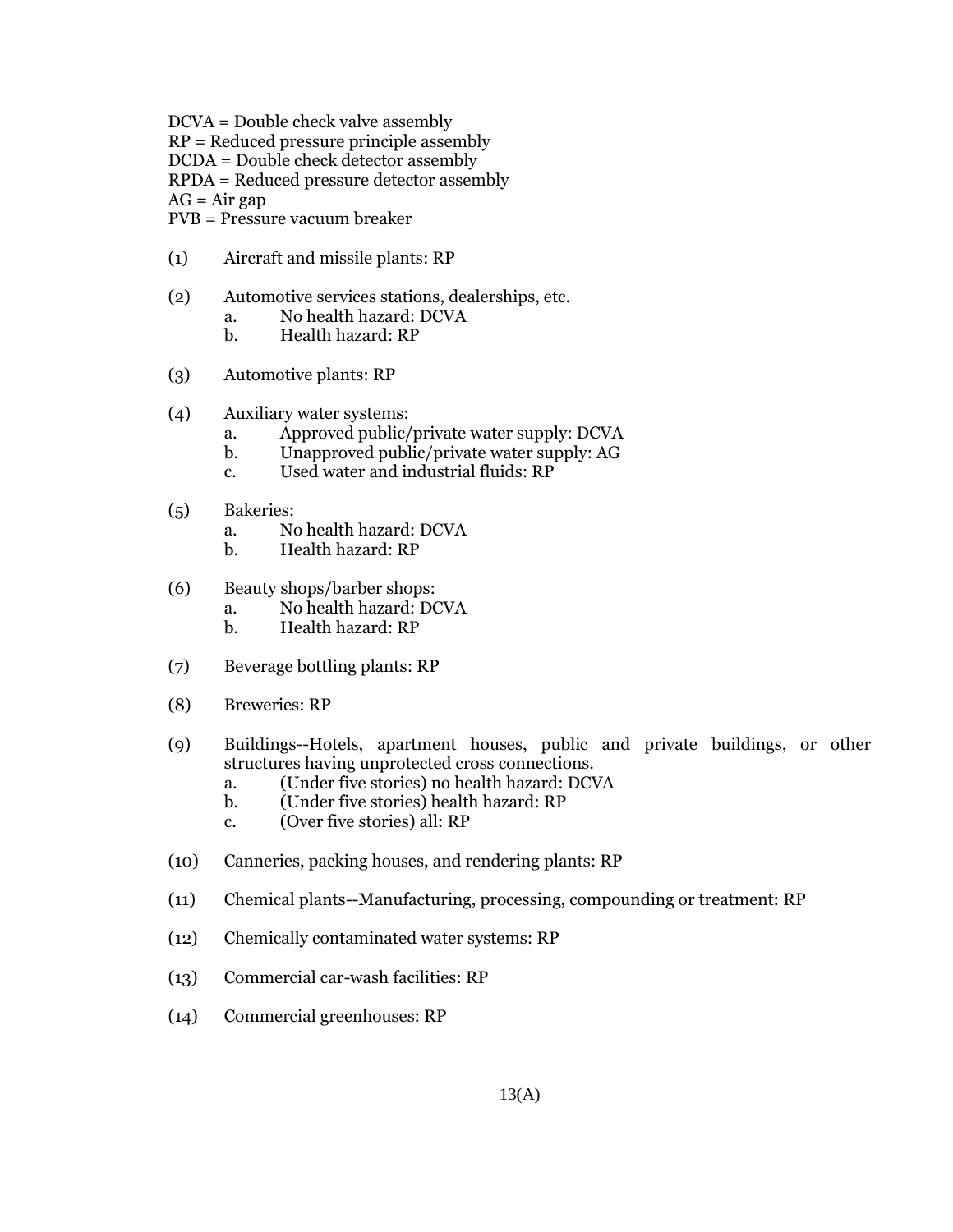- (15) Commercial sales establishments (department stores, malls, etc.)
	- a. No health hazard: DCVA
	- b. Health hazard: RP
- (16) Concrete/asphalt plants: RP
- (17) Dairies and cold storage plants: RP
- (18) Dye works: RP
- (19) Film laboratories: RP
- (20) Fire systems:
	- a. Systems three-fourths inch to two inches:
		- 1. No health hazard: DCVA
		- 2. Health hazard: (booster pumps, foam, antifreeze solution, etc.): RP
	- b. Systems 2 1/2 inches to ten inches or larger:
		- 1. No health hazard: DCDA
		- 2. Health hazard (booster pumps, foam, antifreeze solution, etc.): RPDA
- (21) Hospitals, medical buildings, sanitariums, morgues, mortuaries, autopsy facilities, nursing and convalescent homes, medical clinics, and veterinary hospitals: RP
- (22) Industrial facilities:
	- a. No health hazard: DCVA
	- b. Health hazard: RP
- (23) Laundries:
	- a. No health hazard: DCVA
	- b. Health hazard: (i.e., dry cleaners): RP
- (24) Lawn irrigation systems (split taps): RP
- (25) Metal manufacturing, cleaning, processing, and fabricating plants: RP
- (26) Mobile home parks:
	- a. No health hazard: DCVA
	- b. Health hazard: RP
- (27) Oil and gas production, storage or transmission properties: RP
- (28) Paper and paper products plants: RP
- (29) Pest control (exterminating and fumigating): RP
- (30) Plating plants: RP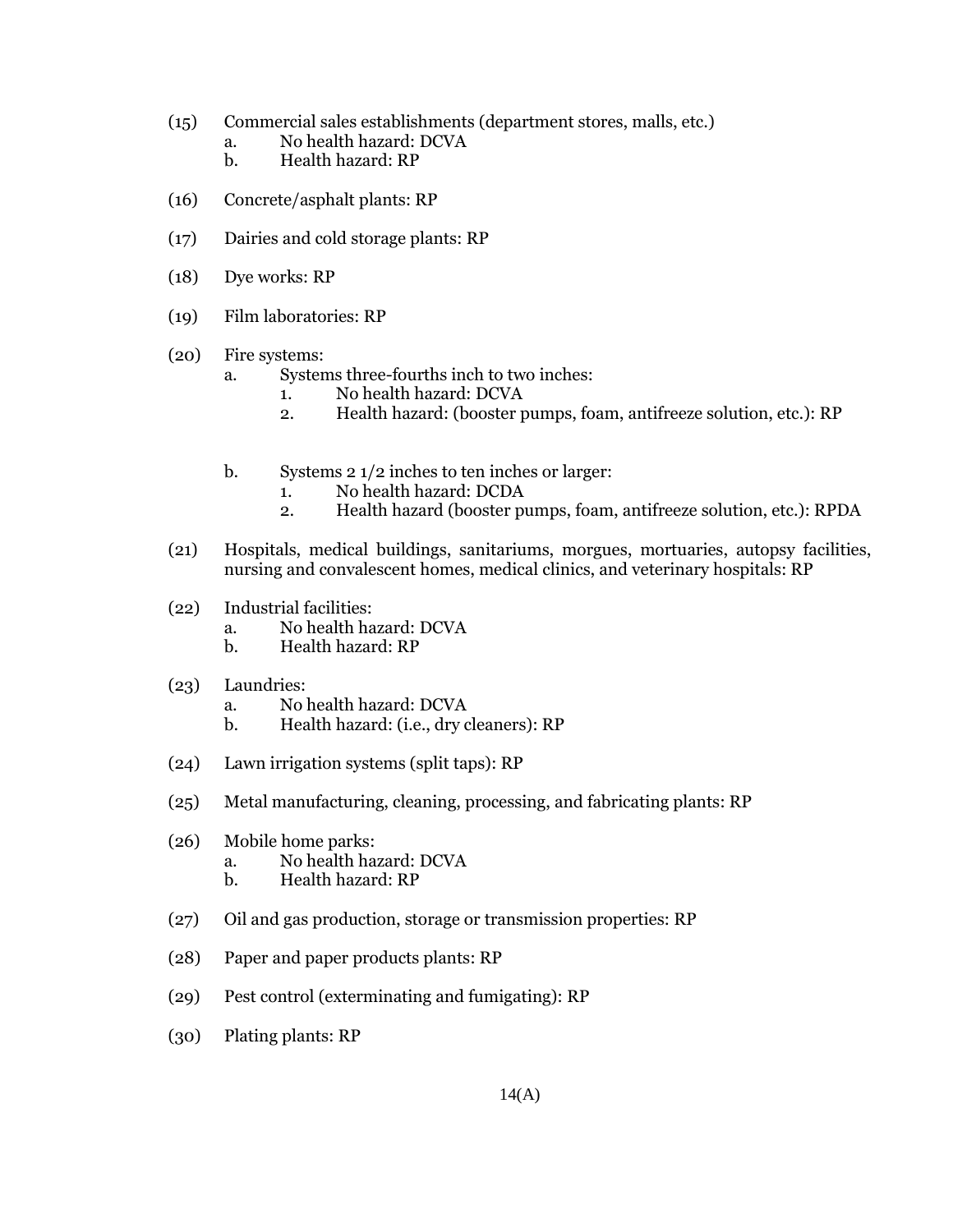- (31) Power plants: RP
- (32) Radioactive materials or substances plants or facilities handling: RP
- (33) Restaurants:
	- a. No health hazard: DCVA
	- b. Health hazard: RP
- (34) Restricted, classified, or other closed facilities: RP
- (35) Rubber plants (natural or synthetic): RP
- (36) Sand and gravel plants: RP
- (37) Schools and colleges: RP
- (38) Sewage and storm drain facilities: RP
- (39) Swimming pools: RP
- (40) Waterfront facilities and industries: RP
- (c) All assemblies and installations shall be subject to inspection and approval by Richmond County.

#### **Sec. 15-400. Connections with unapproved sources of supply**

- (a) No person shall connect or cause to be connected any supply of water not approved by the state department of environment and natural resources to the water system supplied by Richmond County. Any such connections allowed by Richmond County must be in conformance with the backflow prevention requirements of this article.
- (b) In the event of contamination or pollution of a public or consumer potable water system, the consumer shall notify Richmond County immediately in order that appropriate measures may be taken to overcome and eliminate the contamination or pollution.

#### **Fire protection systems**

- (a) All connections for fire protection systems connected with the public water system, two inches and smaller, shall be protected with an approved double check valve assembly as a minimum requirement. All fire systems using toxic additives or booster pumps shall be protected by an approved reduced pressure principle assembly at the main service connection.
- (b) All connections for fire protection systems connected with the public water system greater than two inches shall be protected with an approved double check detector assembly as a minimum requirement. All fire protection systems using toxic or hazardous additives or booster pumps shall be protected by an approved reduced pressure principle detector assembly at the main service connection.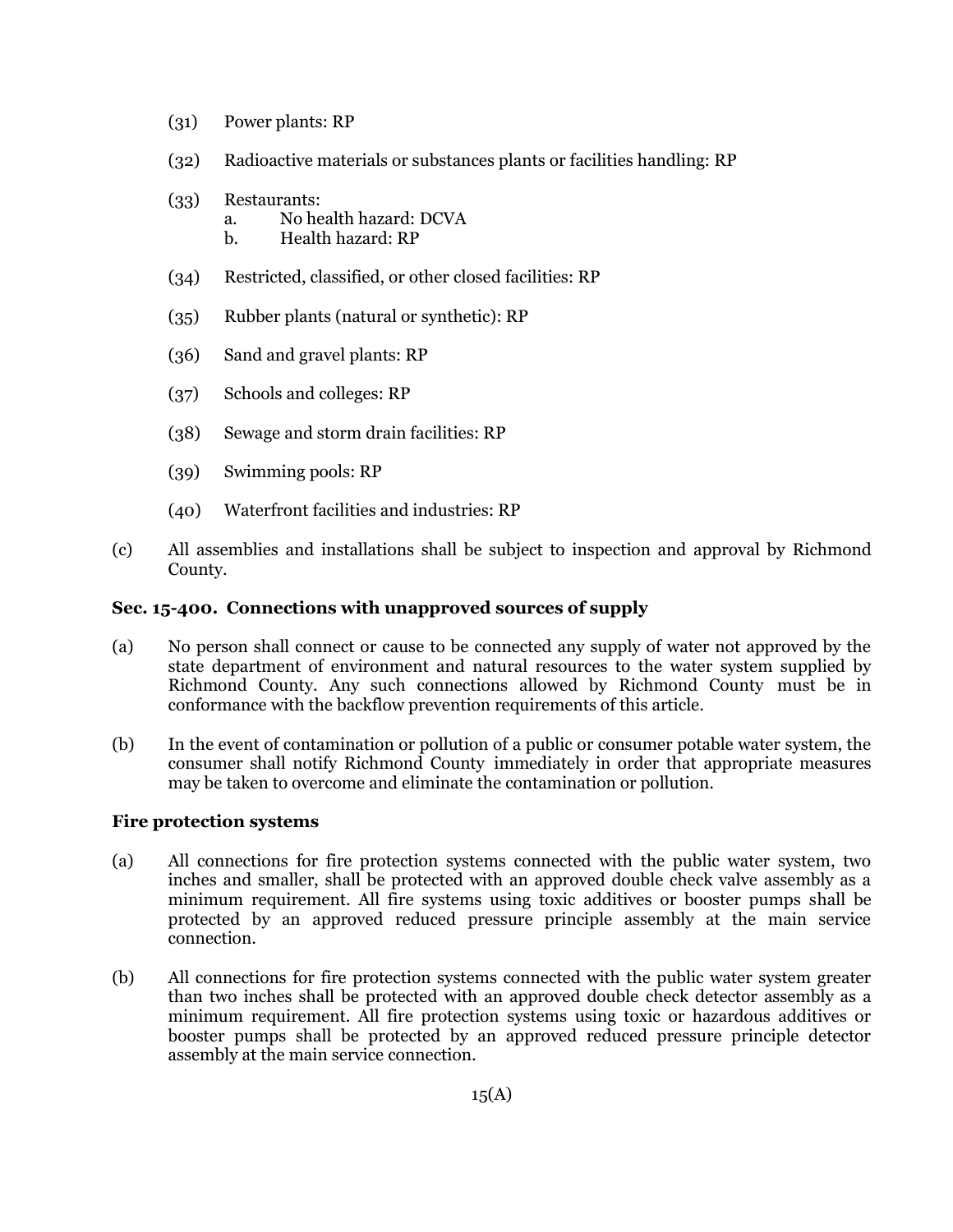(c) All existing backflow prevention assemblies 2 inches and larger installed on fire protection systems that were initially approved by Richmond County shall be allowed to remain on the premises, as long as they are being properly maintained, tested and repaired as required by this article. If, however, the existing assembly must be replaced once it can no longer be repaired, or in the event of proven water theft through an unmetered source, the consumer shall be required to install an approved double check detector assembly or reduced pressure principle detector assembly as required by Sec. 15-399.

#### **Enforcement.**

- (a) The owner, manager, supervisor, or person in charge of any installation found not to be in compliance with the provisions of this article shall be notified in writing with regard to the corrective action to be taken. The time for compliance shall be in accordance with sections Sec. 15-402 (g) (1-4)
- (b) The owner, manager, supervisor, or person in charge of any installation which remains in noncompliance after the time prescribed in the initial notification, as outlined in section Sec. 15-402 (g) (1-4), shall be considered in violation of this article, and may be issued a civil citation by Richmond County. The citation shall specify the nature of the violation and the provision of this article violated, and further notify the offender that the civil penalty for such violation is as set forth in subsection (c) of this section and is to be paid to Richmond County within 30 days. If the penalty prescribed in this subsection is not paid within the time allowed, Richmond County may initiate a civil action in the nature of a debt and recover the sums set forth in subsection (c) of this section plus the cost of the action.
- (c) Any offender who shall continue any violation beyond the time limit provided for in the aforementioned notification shall be subject to a civil penalty of up to \$1,000.00 per violation. Each day in which a violation of any provision of this article shall occur or continue shall constitute a separate and distinct offense.
- (d) If, in the judgment of Richmond County, any owner, manager, supervisor, or person in charge of any installation found to be in noncompliance with the provisions of this article neglects his responsibility to correct any violation, such neglect may result in discontinuance of water service until compliance is achieved.
- (e) Failure of a customer or certified tester to submit any record required by this article, or the submission of falsified reports/records may result in a civil penalty of up to \$1,000.00 per violation. If a certified backflow prevention assembly tester submits falsified records to Richmond County, Richmond County shall take the necessary actions to revoke certification to test backflow prevention assemblies within the potable water system for a time period not to exceed one year. The tester will then be required to complete an approved certification course to acquire a new certification. Falsification made to records/reports after becoming recertified shall result in the permanent revocation of backflow testing certification, in addition to a civil penalty as provided for in this subsection.
- (f) Enforcement of this program shall be administered by the Public Works Director of Richmond County or his or her authorized representative.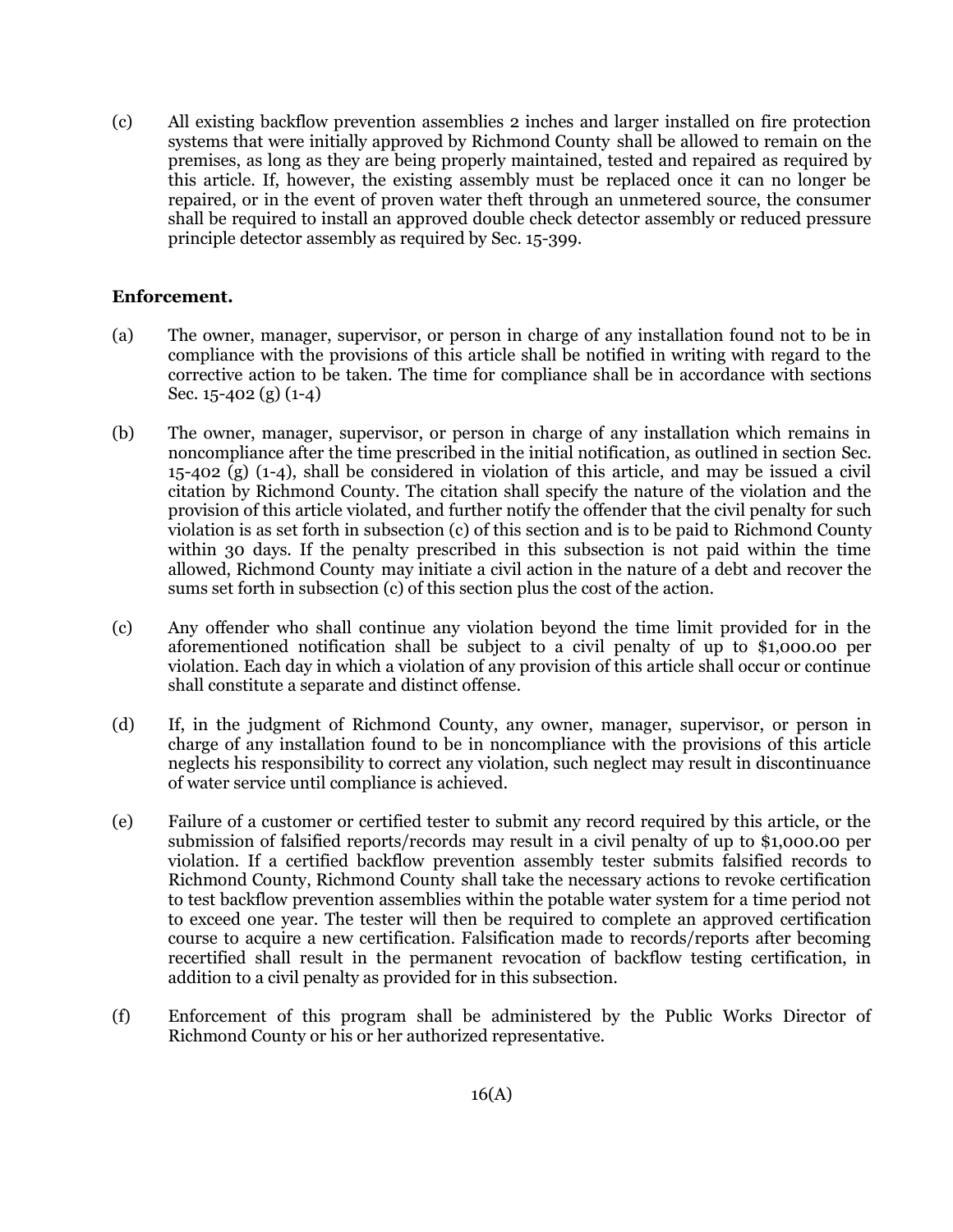- (g) Requests for extension of time shall be made in writing to the Public Works Director of Richmond County or his authorized representative. All other appeals shall be made in accordance with the following procedures:
- (1) Adjudicatory hearings. A customer assessed a civil penalty under this section shall have the right to an adjudicatory hearing before a hearing officer designated by the Public Works Director of Richmond County upon making written demand, identifying the specific issues to be contended, to the Public Works Director of Richmond County within 30 days following notice of final decision to assess a civil penalty. Unless such demand is made within the time specified in this subsection, the decision on the civil penalty assessment shall be final and binding.
- (2) Appeal hearings. Any decision of Richmond County hearing officer made as a result of an adjudicatory hearing held under subsection (g)(1) of this section may be appealed by any party to the Richmond County Board of **Commissioners** upon filing a written demand within ten days of receipt of notice of the decision. Hearings held under this section shall be conducted in accordance with the Richmond County hearing procedures. Failure to make written demand within the time specified in this subsection shall bar further appeal. Richmond County shall make a decision on the appeal within 90 days of the date the appeal was filed and shall transmit a written copy of its decision by registered or certified mail.
- (3) Official record. When a final decision is issued under Sec. 15-402 (g)(2) of this section, Richmond County shall prepare an official record of the case that includes:
	- a. All notices, motions, and other like pleadings;
	- b. A copy of all documentary evidence introduced;
	- c. A certified transcript of all testimony taken, if testimony is transcribed. If testimony is taken and not transcribed, then a narrative summary of any testimony taken;
	- d. A copy of the final decision of Richmond County.
- (4) Judicial review. Any customer against whom a final decision of Richmond County is entered, pursuant to the hearing procedure under subsection Sec. 15-402 (g)(2) of this section, may appeal the order or decision by filing a written petition for judicial review within 30 days after receipt of notice by certified mail of the order or decision to the general court of justice of the county or of the county where the order or decision is effective, along with a copy to Richmond County. Within 30 days after receipt of the copy of the petition of judicial review, Richmond County shall transmit to the reviewing court the original or a certified copy of the official record, as outlined in subsection (g)(3) of this section.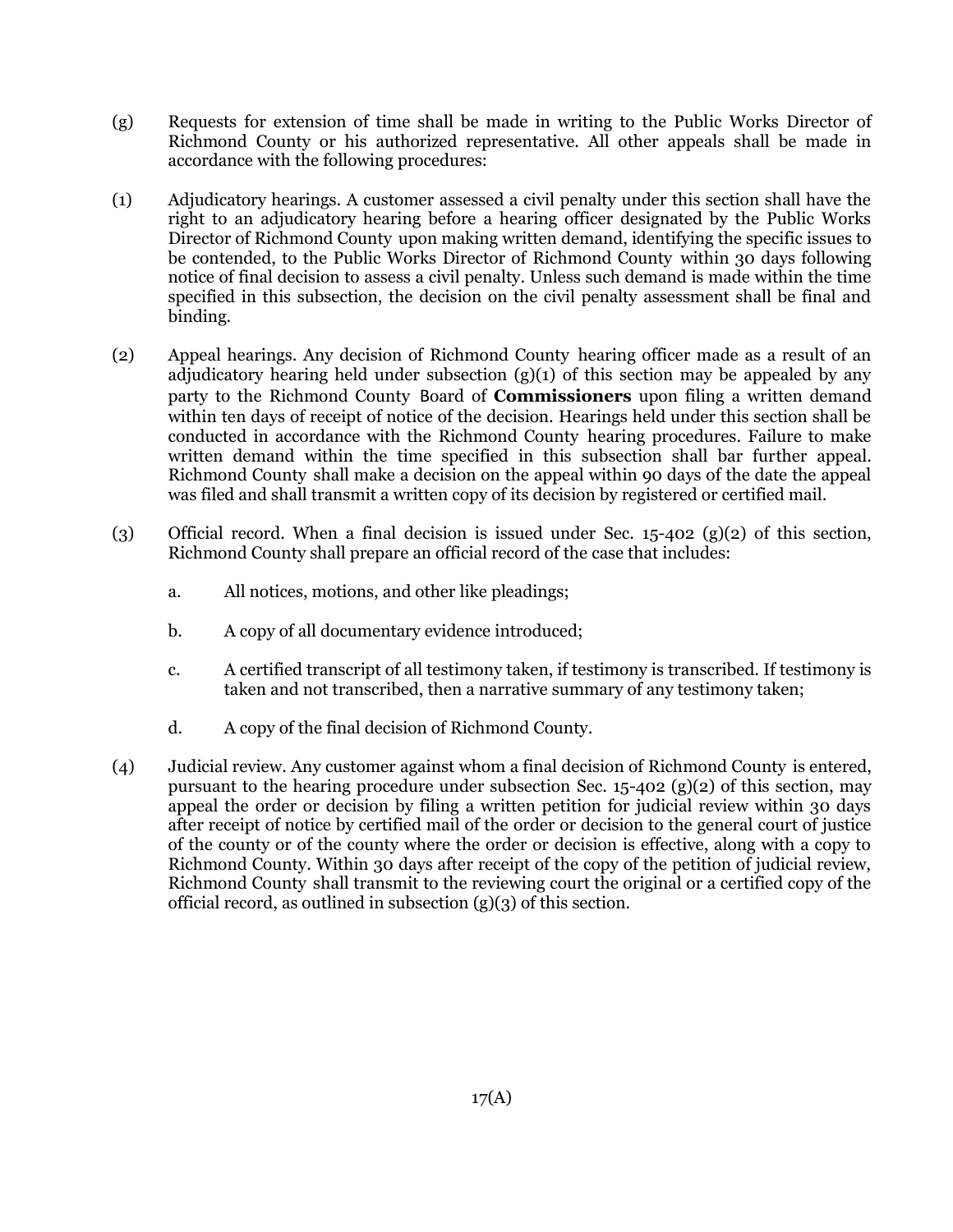#### **Severability**

If any section, subsection, sentence, or clause of this article is adjudged to be unconstitutional or otherwise invalid, such adjudication shall not affect the validity of the remaining portion of this article. It is hereby declared that this article would have been passed, and each section, sentence, or clause thereof, irrespective of the fact that any one or more sections, subsections, sentences, or clauses might be adjudged to be unconstitutional, for any other reason invalid.

### *Adopted this the 6th day of July, 2021*

\_\_\_\_\_\_\_\_\_\_\_\_\_\_\_\_\_\_\_\_\_\_\_\_\_\_\_\_\_\_

\_\_\_\_\_\_\_\_\_\_\_\_\_\_\_\_\_\_\_\_\_\_\_\_\_\_\_\_\_ Chairman Board of Commissioners

Attest:

Clerk to Board of Commissioners

Approved as to form:

\_\_\_\_\_\_\_\_\_\_\_\_\_\_\_\_\_\_\_\_\_\_\_\_\_\_\_\_\_\_ County Attorney